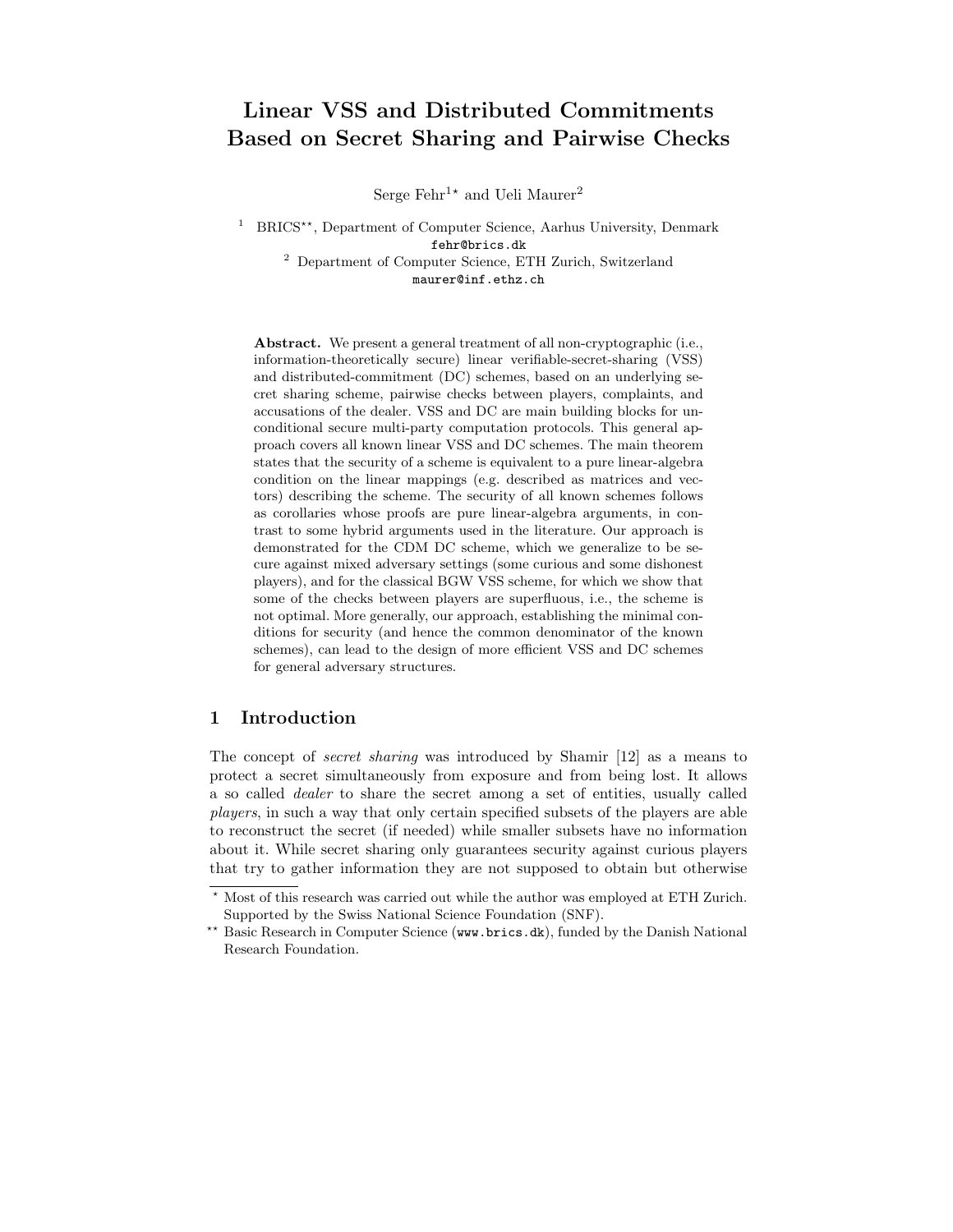behave honestly, its stronger version verifiable secret sharing (VSS), introduced in [4], is secure in the following sense against dishonest players (which are of course also curious) and a dishonest dealer that behave in an arbitrary manner.

- Privacy: If the dealer is honest, then the curious players learn nothing about the secret k.
- Correctness: After the secret is shared, there exists a unique value  $k'$  that can be reconstructed by the players (no matter how the dishonest players behave), and for an honest dealer  $k'$  is equal to the shared secret  $k$ .

Reconstruction must work even if the dealer does not cooperate in the reconstruction. If an *efficient* reconstruction of the secret requires the cooperation of the dealer, then such a scheme is called a *distributed commitment*  $(DC)$  scheme. In such a scheme a dishonest dealer can prevent the reconstruction by refusing to cooperate, but he cannot achieve that a different secret is reconstructed, not even with the help of the dishonest players. A DC scheme is almost a VSS, except for the efficiency of the reconstruction, since the players could try all possible behaviors of the dealer in the reconstruction.

Linear VSS and DC schemes are a main building block for general secure multi-party protocols. Linearity implies that any linear function on shared values can be computed without interaction by each player (locally) computing the linear function on the corresponding individual shares.

The goal of this paper is a unified treatment of (linear) VSS and DC schemes. We present a very natural and general sharing protocol which converts an arbitrary given linear secret sharing scheme into a DC (or VSS) scheme, provided of course that this is possible at all, by enforcing pairwise consistency among the shares of the (honest) players. Namely, by pairwise checking, complaining and accusing, it ensures that pairwise linear dependences among the shares that should hold do hold. This seems to be not only a very natural but the only possible approach for the construction of secure DC and VSS schemes in our model (i.e. unconditionally secure and zero error probability), and indeed, all known schemes can be seen as concrete instances of this general approach. Then we state the condition under which such a scheme is a secure DC (or VSS) scheme. This characterization is a predicate in the language of pure linear algebra, depending only on the parameters of the underlying secret sharing scheme and of the sharing protocol.

As a consequence, the security of all known schemes (and possibly even all future ones) follow as corollaries whose proofs are linear-algebra arguments, in contrast to some hybrid arguments used in the literature. This is demonstrated for two schemes, for the CDM DC scheme of [5] and for the classical BGW VSS scheme of [1]. We show how the security of the CDM DC scheme can be proven by a simple linear-algebra argument – even with respect to a mixed adversary which strictly generalizes the results of  $[5]$  – and characterize the general-adversary condition under which a secure VSS scheme exists. For the BGW VSS scheme, we show that some of the checks between players are superfluous, i.e., the scheme is not optimal. This also shows that arguing about the security of such schemes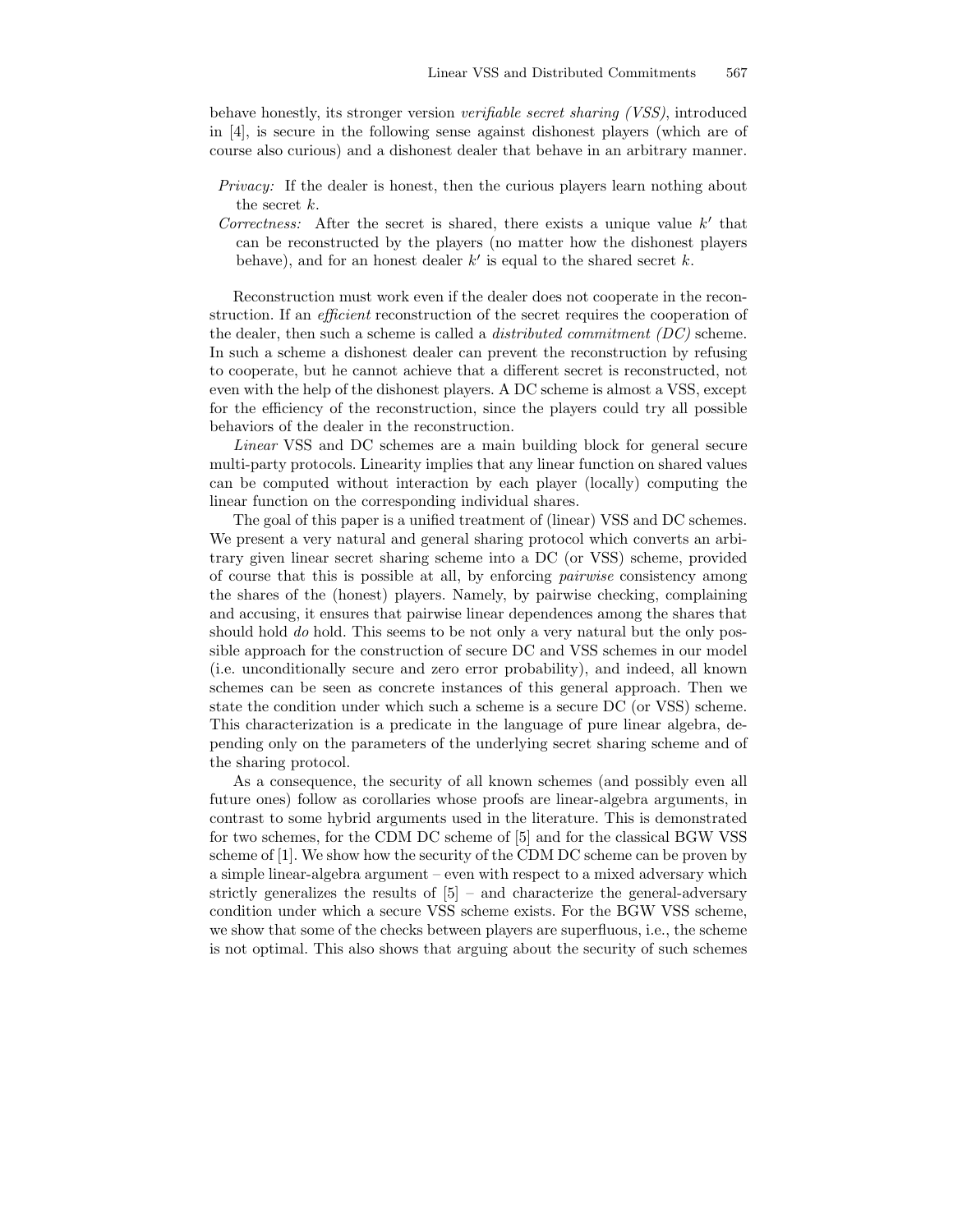becomes conceptually simpler. Finally, our approach, establishing the minimal conditions for security, can lead to the design of linear VSS or DC schemes for general adversary structures which are more efficient than the schemes resulting from generic constructions as for instance that of [5].

The outline of the paper is as follows. In the next section, we introduce the notation we use throughout the paper, describe the communication and adversary model and define VSS and DC schemes. In Section 3, we consider general, i.e. not necessarily linear, secret sharing schemes and investigate what is needed to achieve a unique reconstruction as required by the above correctness property, while in Section 4 we then show how this is reduced to a linear-algebraic property in case of linear schemes. In Section 5 and 6 we then discuss the already mentioned applications to the existing schemes of [5] and [1], and in Section 7 we draw some final conclusions.

## 2 Preliminaries

#### 2.1 Notation

Throughout the paper,  $P$  stands for the *player set*  $P = \{p_1, \ldots, p_n\}$ , and for simplicity we set  $p_i = i$ . We call a subset  $\Pi$  of the power set  $2^{\mathcal{P}}$  of  $\mathcal{P}$  a (monotone) structure of P if it is closed under taking subsets, i.e., if  $P \in \Pi$  and  $P' \subseteq P$ implies  $P' \in \Pi$ . We call it a *(monotone)* anti-structure if it is closed under taking supersets, i.e., if the complement  $\Pi^c := \{P \in 2^P \mid P \notin \Pi\}$  is a structure. Given two structures  $\Pi_1$  and  $\Pi_2$ ,  $\Pi_1 \sqcup \Pi_2$  denotes the element-wise union, i.e., the structure

$$
\Pi_1 \sqcup \Pi_2 := \{ P_1 \cup P_2 \mid P_1 \in \Pi_1, P_2 \in \Pi_2 \}.
$$

Consider a finite set K (the set of secrets), n finite sets  $S_1, \ldots, S_n$ , where  $S_i$ is the set of possible *shares* for player  $p_i$ , and let  $S$  be the Cartesian product  $S = S_1 \times \cdots \times S_n$ . Elements of S will sometimes be called a *sharing*.

For two sharings  $s = (s_1, \ldots, s_n)$  and  $\tilde{s} = (\tilde{s}_1, \ldots, \tilde{s}_n)$ , the set  $\delta(s, \tilde{s}) \subseteq \mathcal{P}$  is defined as

$$
\delta(s,\tilde{s}) := \{ i \in \mathcal{P} \mid s_i \neq \tilde{s}_i \}.
$$

Note that  $\delta$  can be treated similar to a metric, as for all  $s, s', s'' \in \mathcal{S}$  we have  $\delta(s,s) = \emptyset$ ,  $\delta(s,s') = \delta(s',s)$  and  $\delta(s,s'') \subseteq \delta(s,s') \cup \delta(s',s'')$ .

For a subset  $Q = \{i_1, \ldots, i_\ell\} \subseteq \mathcal{P}$ , a sharing  $s \in \mathcal{S}$  and a subset  $U \subseteq \mathcal{S}$ of sharings,  $pr_Q$  denotes the projection  $pr_Q : S \to S_{i_1} \times \cdots \times S_{i_\ell}$ , and  $s_Q$  and  $U_Q$  stand for  $s_Q = \text{pr}_Q(s)$  and  $U_Q = \{\text{pr}_Q(u) | u \in U\}$ , respectively. Finally, if  $S_1, \ldots, S_n$  and hence S are in fact vector spaces, which will be the case in Section 4, then, for a sharing  $s \in \mathcal{S}$ , the support supp(s) denotes the smallest set  $Q \subseteq \mathcal{P}$  with  $\text{pr}_{\mathcal{P}\setminus Q}(s) = (0, \ldots, 0)$ , in other words  $\text{supp}(s) = \delta(s, 0)$ , and, for  $Q \subseteq \mathcal{P}$  and  $U \subseteq \mathcal{S}$ ,  $U|_Q$  denotes the subset  $U|_Q = \{u \in U \mid \text{supp}(u) \subseteq Q\}.$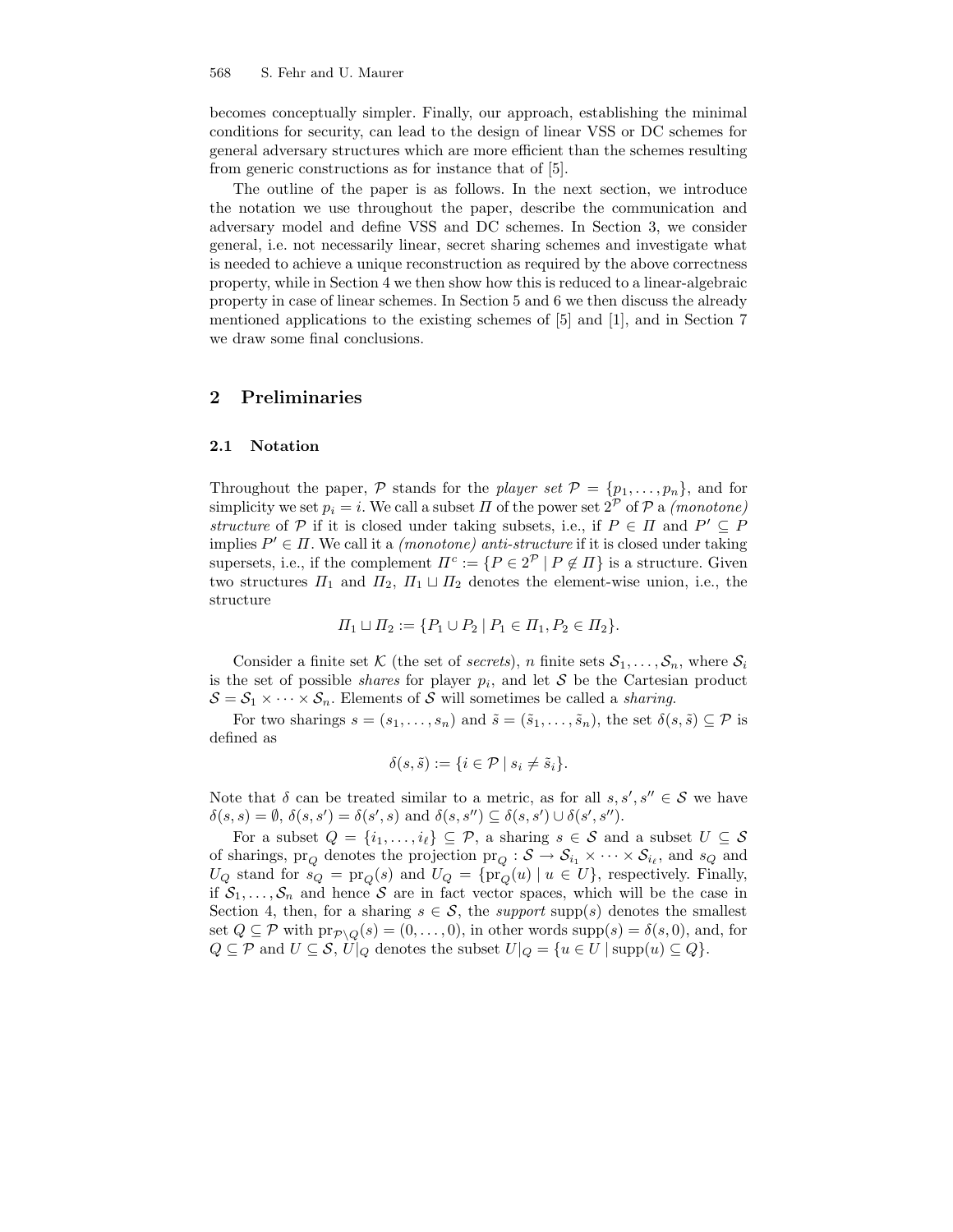#### 2.2 Model

We consider the *secure-channels model*, as introduced in  $[1, 3]$ , where the set of players (including the dealer) is connected by bilateral synchronous reliable secure channels. Broadcast channels are not assumed to be available, though can be implemented for the cases we consider  $[2, 8]$  and thus will be treated as given primitives.

Like in previous literature on VSS and secure multi-party computation, we consider a central adversary who can corrupt players, subject to certain constraints, for example an upper bound on the total number of corrupted players. The selection of which player to corrupt can be adaptive, depending on the course of the protocol. The dealer is one of the players that can potentially also be corrupted.

Passive corruption of a player means that the adversary learns the player's entire information, but the player performs the protocol correctly. This models what is often also called "honest but curious" players. Active corruption of a player means that the adversary takes full control and can make the player deviate from the protocol in an arbitrary manner. Such a player is also called dishonest, or simply a cheater. Active corruption is hence strictly stronger than passive corruption. The adversary is characterized by a *privacy structure*  $\Delta \subseteq \mathcal{P}$ and an *adversary structure*  $A \subseteq \Delta$  with the intended meaning that the adversary can be tolerated to corrupt any players passively or actively (one variant being the upgrading of a passive corruption to an active corruption), as long as the total set D of corrupted players satisfies  $D \in \Delta$  and the subset A of them being actively corrupted satisfies  $A \in \mathcal{A}$ . In other words, all players in  $D \setminus A$  are honest but curious. The complement  $\mathcal{H} = \mathcal{A}^c$  is sometimes called the *honest-players* structure.

Finally, we assume that the adversary has unbounded computing power, and we achieve zero error probability.

#### 2.3 Definition of VSS and DC

Let K be a finite set (as described in Section 2.1), let  $\Delta$  be a privacy structure, and let  $A \subseteq \Delta$  be an adversary structure (as described in Section 2.2).

**Definition 1.** A  $(\Delta, \mathcal{A})$ -secure verifiable secret sharing (VSS) scheme is a pair (Share, Rec) of protocols (phases), the sharing phase, where the dealer shares a secret  $k \in \mathcal{K}$ , and the reconstruction phase, where the players try to reconstruct k, such that the following two properties hold, even if the players of a set  $A \in \mathcal{A}$ are dishonest and behave in an arbitrary manner:

Privacy: If the dealer remains honest, then the players of any set  $D \in \Delta$  with  $A \subseteq D$  learn nothing about the secret k as a result of the sharing phase.

Correctness: After the secret is shared, there exists a unique value  $k'$  that can be reconstructed by the players, and for an honest dealer this value  $k'$  is equal to the shared secret k.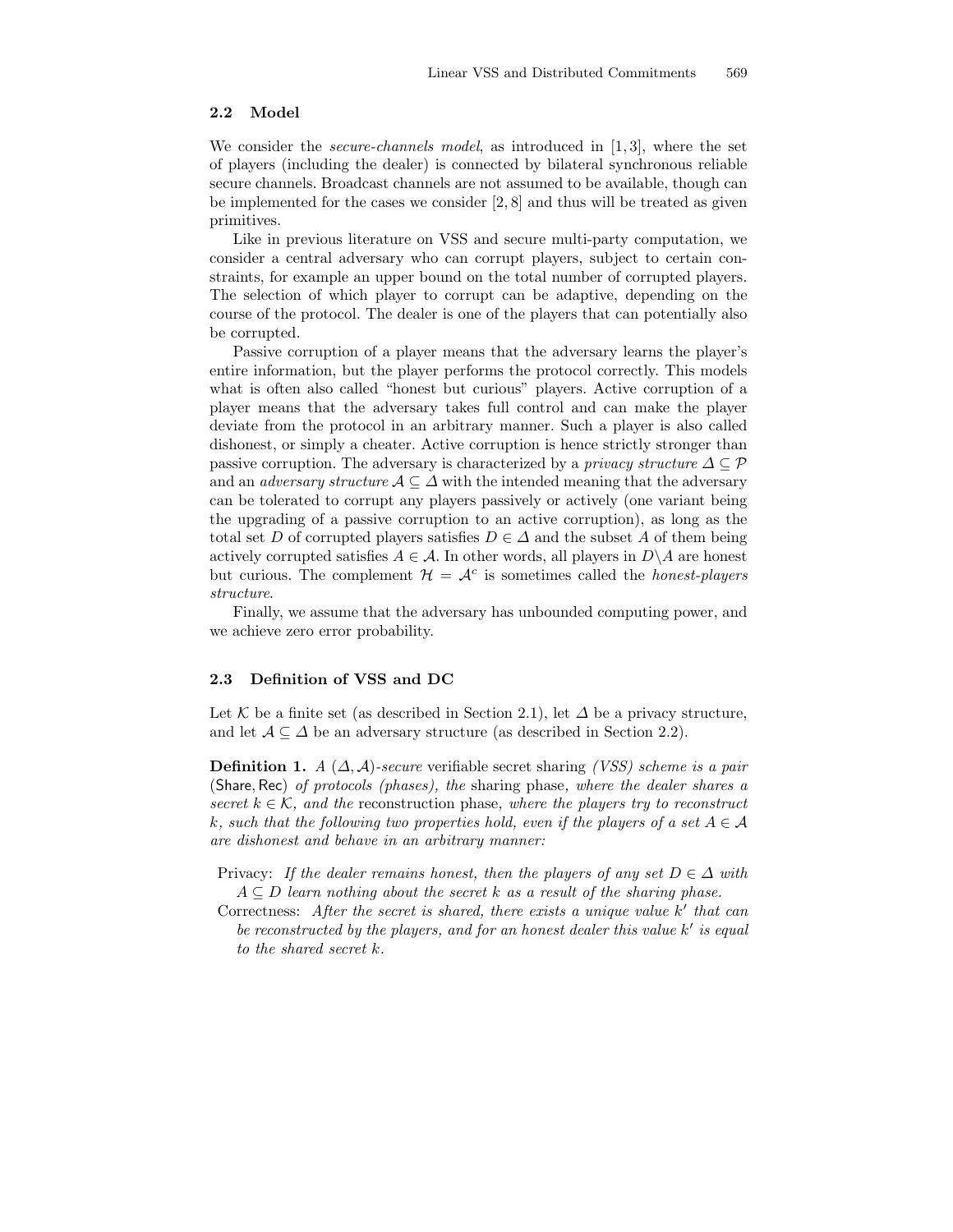Reconstruction must work even if the dealer does not cooperate in the reconstruction. If an efficient reconstruction of the secret requires the cooperation of the dealer, then such a scheme is called a distributed commitment (DC) scheme.

In a DC scheme, a dishonest dealer can prevent the (efficient) reconstruction by refusing to cooperate correctly, but he cannot achieve that a different secret is reconstructed, not even with the help of the dishonest players. Note that if one would define a default value for the case the dealer refuses to reconstruct, then a cheating dealer would not be committed because he could open a sharing in two different ways: as the real or as the default value.

A VSS or DC scheme is called linear if the list of shares, i.e., the information given to the players during the sharing phase, is a linear function of the secret and randomly chosen values.

# 3 General Schemes

Even though our goal is a general treatment of linear schemes, we first consider arbitrary, not necessarily linear secret sharing schemes and discuss facts that are independent of the linearity of the scheme. More precisely, we present a sufficient condition on the (possibly not correctly) distributed shares in order to have uniqueness of the shared secret as required by the correctness property of VSS and DC schemes. And then, in the next section, we show how this can be achieved using linear schemes.

Most of the arguments of this section have been used – implicitly or explicitly – in the literature, but typically with respect to some restricted model. This unification not only generalizes arguments that have been used before (to nonlinear schemes and to a mixed adversary), it also leads to a better understanding of the security of (linear and general) VSS and DC schemes.

Let K and  $S = S_1 \times \cdots \times S_n$  be defined as defined in Section 2.1.

Definition 2. A secret sharing scheme is given by a joint conditional probability distribution  $P_{S|K}: \mathcal{S} \times \mathcal{K} \longrightarrow [0,1]$ . The privacy structure  $\Delta$  is defined as the structure

$$
\Delta = \{ D \subseteq \mathcal{P} \mid P_{S_D|K}(\cdot, k) = P_{S_D|K}(\cdot, k') \text{ for all } k, k' \in \mathcal{K} \}^1,
$$

and the access structure  $\Gamma$  is defined as the anti-structure  $^2$ 

$$
\varGamma = \{Q \subseteq \mathcal{P} \mid P_{S|K}(s,k), P_{S|K}(s',k') > 0 \land s_Q = s'_Q \implies k = k' \}.
$$

A sharing  $s \in \mathcal{S}$  is called correct of a secret k if  $P_{S|K}(s, k) > 0$ , and, by defining the relation corr :=  $\{(s,k)| P_{S|K}(s,k) > 0\} \subset S \times K$ , is denoted by  $(s,k) \in \text{corr}$ .

<sup>&</sup>lt;sup>1</sup> $P_{S_D|K}(\cdot, k)$  is naturally defined by  $P_{S_D|K}(s_D, k) = \sum_{s' \in S: s'_D = s_D} P_{S|K}(s', k).$ 

<sup>&</sup>lt;sup>2</sup> Note that even though  $\Gamma$  is an anti-structure, it is called access *structure* (and not access anti-structure).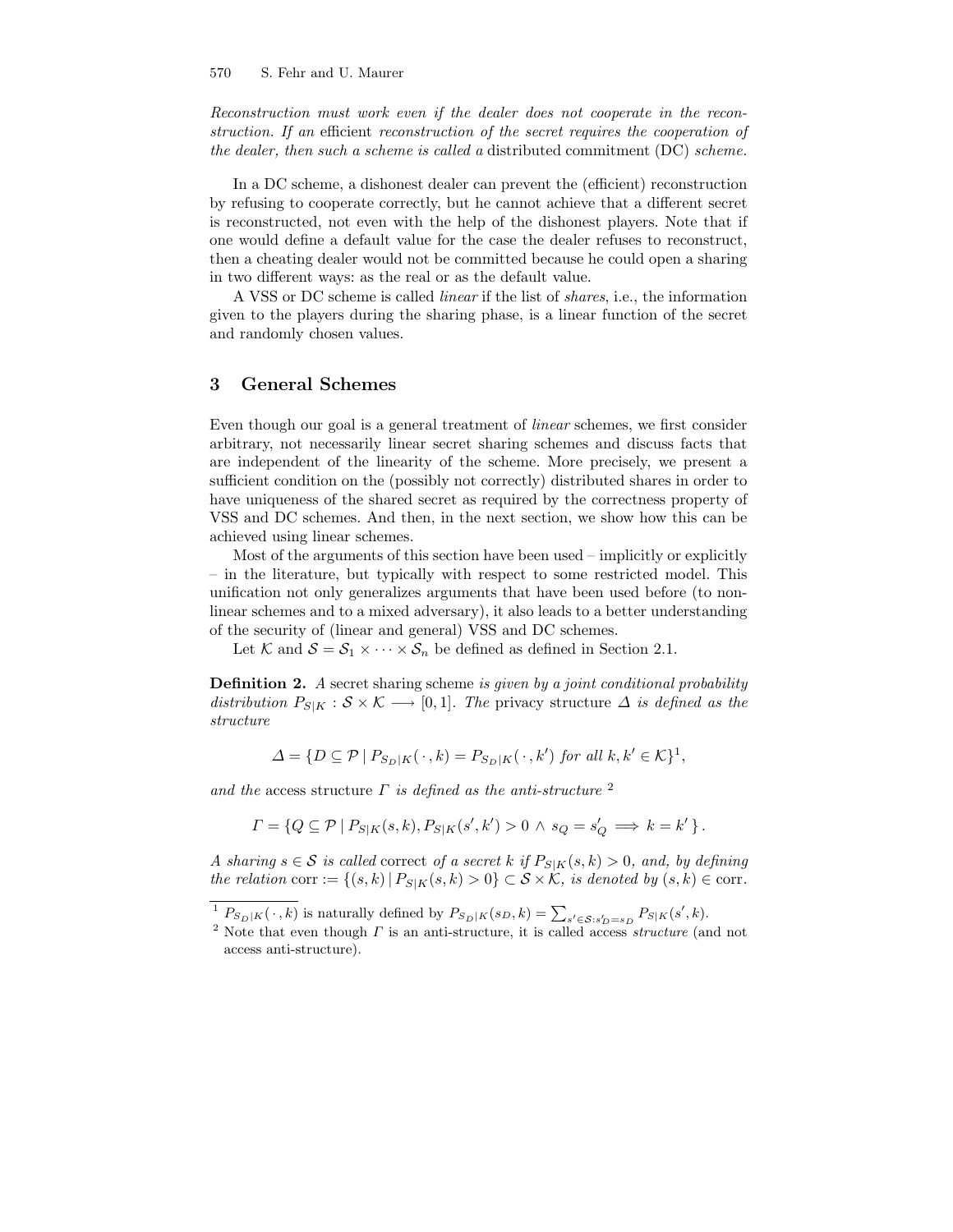Typically, a secret sharing scheme  $P_{S|K}$  is given in terms of an (efficiently computable) function  $f : \mathcal{K} \times \mathcal{R} \to \mathcal{S}$ , where  $\mathcal{R}$  is some finite set, such that  $P_{S|K}(\cdot, k)$  is the distribution of  $f(k,r)$  for a uniformly random chosen  $r \in \mathcal{R}$ . This is often directly used as the definition of a secret sharing scheme. Note that we do not require, as is usually the case in the literature, that the privacy structure  $\Delta$  be the complement  $\Gamma^c$  of the access structure  $\Gamma$ , but for linear schemes this is the case.

By the definition of  $\Delta$  and  $\Gamma$ , the following properties are guaranteed.

- *Privacy:* For any secret k and for  $s = (s_1, \ldots, s_n)$  chosen according to the distribution  $P_{S|K}(\cdot, k)^3$  the shares  $s_{i_1}, \ldots, s_{i_k}$  corresponding to a set  $D =$  $\{i_1, \ldots, i_k\} \in \Delta$  give no information about the secret k.
- Correctness: For any  $(s, k) \in \text{corr}$ , the shares  $s_{j_1}, \ldots, s_{j_\ell}$  corresponding to a set  $Q = \{j_1, \ldots, j_\ell\} \in \Gamma$  uniquely define k (and hence k can – at least in principle – be computed from  $s_{j_1}, \ldots, s_{j_\ell}$ .

Hence, the correctness property guarantees that the secret is uniquely defined by the set of shares even if some are missing, i.e., in this sense the scheme is robust against lost shares. We now investigate what it means to be robust against incorrect shares.

Let  $A \subseteq \Delta$  be an adversary structure.

**Proposition 1.** The following robustness property is fulfilled if and only if  $\mathcal{P} \notin \varGamma^c \sqcup \mathcal{A} \sqcup \mathcal{A}.$ 

Robustness: For any  $(s, k) \in \text{corr}$ , any sharing  $\tilde{s}$  with  $\delta(s, \tilde{s}) \in \mathcal{A}$  uniquely defines k, in the sense that for any  $\tilde{s} \in \mathcal{S}$ 

$$
(s,k), (s',k') \in \text{corr} \land \delta(s,\tilde{s}), \delta(s',\tilde{s}) \in \mathcal{A} \implies k = k'.
$$
 (1)

Namely, by the definition of  $\Gamma$ , (1) holds if and only if for every pair  $A_1, A_2 \in$ A the set  $Q = \mathcal{P} \setminus (A_1 \cup A_2)$  is in  $\Gamma$ , which is equivalent to  $\mathcal{P} \notin \Gamma^c \sqcup \mathcal{A} \sqcup \mathcal{A}$ .

Note that in the literature  $\mathcal A$  typically coincides with  $\Delta$  and, as already mentioned,  $\Delta$  with  $\Gamma^c$ , in which case  $\mathcal{P} \notin \Gamma^c \sqcup \mathcal{A} \sqcup \mathcal{A}$  coincides with the  $Q^3$  property of [10] which states that no three sets in  $A$  cover  $P$ , which itself generalizes the classical bound  $t < n/3$ . However, we consider this more general case because it gives deeper insight but also because it makes perfect sense to separate the privacy from the adversary structure, i.e., to consider curious as well as dishonest players as argued in Section 2, and in fact will generalize in Section 5 the DC scheme from [5] to such mixed adversaries.

Robustness guarantees that the secret is uniquely defined by the set of shares even if some might be incorrect. If, as usual, the secret  $k$  is shared by a so-called dealer by choosing s according to  $P_{S|K}(\cdot, k)$  and distributing the shares among the players in  $P$ , then this allows the correct reconstruction of the secret even if the players of a set  $A \in \mathcal{A}$  are dishonest and do not provide correct shares. However, this is only guaranteed to hold if the dealer is honest and indeed

<sup>&</sup>lt;sup>3</sup> e.g. computed as  $s = f(k, r)$  for a random  $r \in \mathcal{R}$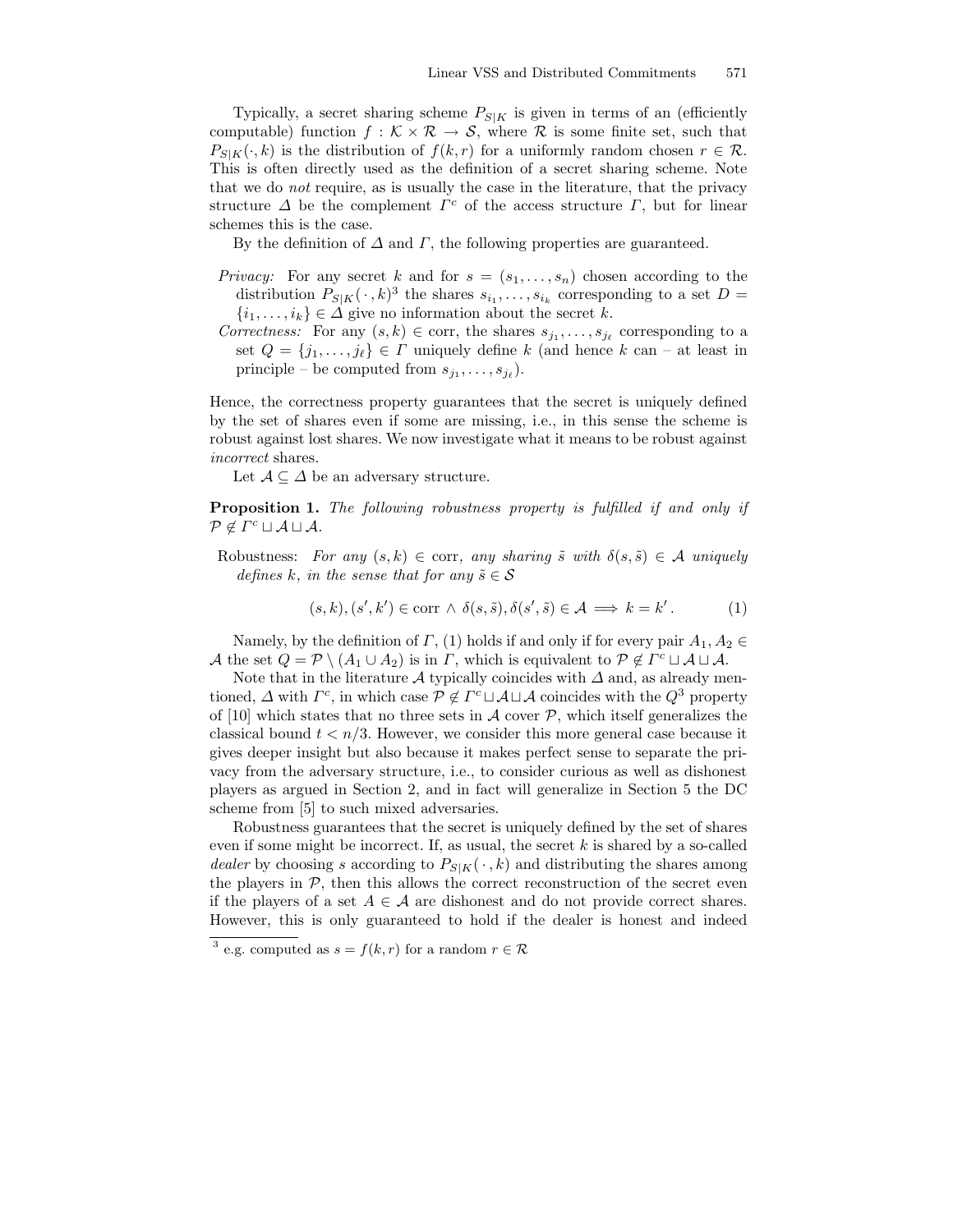distributes a correct sharing s of k. Hence, it seems that to achieve security against a possibly dishonest dealer, in the sense that a unique secret is defined, the dealer has to be forced to distribute a correct sharing s. We will now show in the remainder of this section that this is actually overkill and a weaker condition already suffices.

**Definition 3.** A function  $\rho : \Gamma \times S \ni (Q, s) \mapsto \rho^Q(s) \in \mathcal{K}$  is called a reconstruction function for a secret sharing scheme  $P_{S|K}$  if, for every  $Q \in \Gamma$ ,  $\rho^Q(s)$ only depends on  $s_Q$ , i.e.,  $\rho^Q : S \to \mathcal{K}$  can be seen as a function  $\rho^Q : S_Q \to \mathcal{K}$ , and  $\rho^Q(s_Q) = k$  for every correct sharing  $s \in S$  of a secret  $k \in K$ .

A (not necessarily correct) sharing  $s \in S$  is called a consistent sharing of a secret k (with respect to  $\rho$ ) if  $\rho^Q(s_Q) = k$  for every  $Q \in \Gamma$ , and is denoted by  $(s, k) \in \text{cons}_{\rho}$ . And, similarly,  $s_H$  with  $H \in \Gamma$  is called a consistent sharing of a secret k for the players in H (with respect to  $\rho$ ) if  $\rho^Q(s_Q) = k$  for every  $Q \in \Gamma$ with  $Q \subseteq H$ , and is denoted by  $(s_H, k) \in \text{cons}_{\rho}^H$ .<sup>4</sup>

It is easy to verify that the access structure  $\Gamma$  coincides with

$$
\varGamma_\rho = \{Q \subseteq \mathcal{P} \mid (s,k), (s',k') \in \text{cons}_\rho \, \wedge \, s_Q = s'_Q \implies k = k' \,\}
$$

Indeed, if  $Q \in \Gamma_\rho$  and  $(s, k), (s', k') \in \text{corr with } s_Q = s_Q'$ , then  $(s, k), (s', k') \in$  $\cos \rho$  and hence  $k = k'$ , and therefore  $Q \in \Gamma$ . On the other hand, if  $Q \in \Gamma$  and  $(s, k), (s', k') \in \text{cons}_{\rho}$  with  $s_Q = s_Q'$ , then, by the properties of  $\rho, k = \rho^Q(s_Q)$  $\rho^Q(s'_Q) = k'$ , and therefore  $Q \in \Gamma_\rho$ .

Hence, arguing as before, we have

**Proposition 2.** The following strong robustness property is fulfilled for an arbitrary reconstruction function  $\rho$  if and only if  $P \notin \Gamma^c \sqcup A \sqcup A$ .

Strong robustness: For any  $(s, k) \in \text{cons}_{\rho}$ , any sharing  $\tilde{s}$  with  $\delta(s, \tilde{s}) \in A$ uniquely defines k, in the sense that for any  $\tilde{s} \in \mathcal{S}$ 

$$
(s,k), (s',k') \in \text{cons}_{\rho} \land \delta(s,\tilde{s}), \delta(s',\tilde{s}) \in \mathcal{A} \implies k = k'.
$$
 (2)

Hence, if indeed  $\mathcal{P} \notin \Gamma^c \sqcup \mathcal{A} \sqcup \mathcal{A}$ , as long as the dealer is partially honest and hands out a consistent (but not necessarily correct) sharing s, there is a unique secret k defined, assuming that the shares  $s_H$  of an honest-players set  $H \in \mathcal{H} = \mathcal{A}^c$  remain unchanged. We finally show that this even holds as long as the dealer hands out a consistent sharing  $s_H$  for the players in H.

**Proposition 3.** The following very strong robustness property is fulfilled for an arbitrary reconstruction function  $\rho$  if and only if  $\mathcal{P} \notin \Gamma^c \sqcup \mathcal{A} \sqcup \mathcal{A}$ .

<sup>&</sup>lt;sup>4</sup> Clearly, if s is a consistent sharing then, for any  $H \in \Gamma$ ,  $s_H$  is a consistent sharing for the players in  $H$ ; however, if  $s_H$  is a consistent sharing for the players in H for some  $H$  then, in general,  $s_H$  cannot be completed to a consistent sharing  $s$ .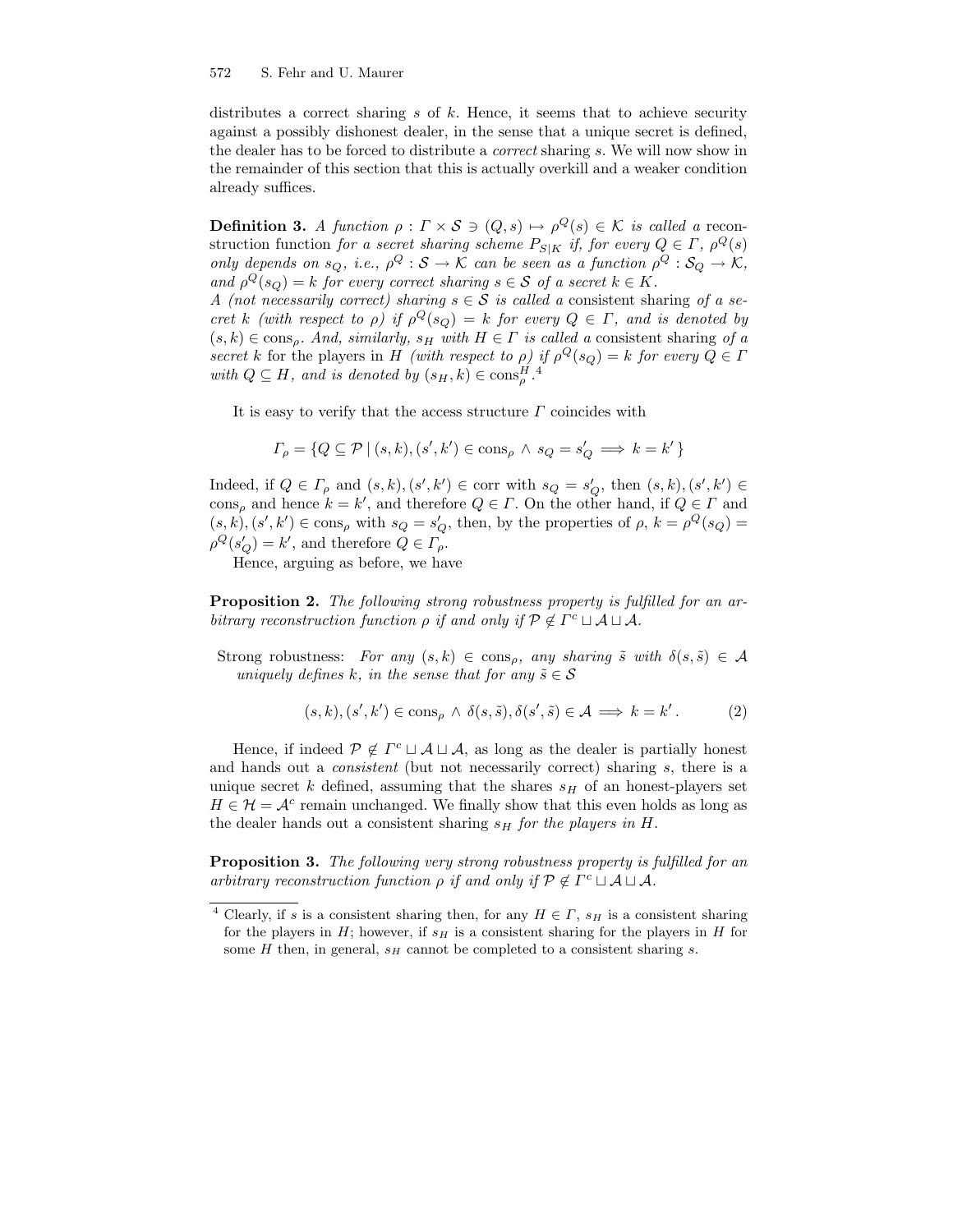Very strong robustness: For any honest-players set  $H \in \mathcal{H}$  and  $(s_H, k) \in$  $\cos_{\rho}^{H}$ , any sharing  $\tilde{s}$  with  $s_{H} = \tilde{s}_{H}$  uniquely defines k, in the sense that for any  $\tilde{s} \in \mathcal{S}$ 

$$
H \in \mathcal{H} \wedge (s_H, k) \in \text{cons}_{\rho}^H \wedge s_H = \tilde{s}_H
$$
  
 
$$
\wedge H' \in \mathcal{H} \wedge (s'_{H'}, k') \in \text{cons}_{\rho}^{H'} \wedge s'_{H'} = \tilde{s}_{H'} \} \implies k = k'.
$$
 (3)

Indeed, (3) holds if and only if  $H \cap H' \in \Gamma$  for all  $H, H' \in \mathcal{H}$ , which is equivalent to  $\mathcal{P} \setminus (A_1 \cup A_2) \in \Gamma$  for all  $A_1, A_2 \in \mathcal{A}$ , which, as already noticed earlier, is equivalent to  $\mathcal{P} \notin \Gamma^c \sqcup \mathcal{A} \sqcup \mathcal{A}$ .

### 4 Linear Schemes

We have seen in the above Section 3 that the uniqueness of the shared secret (that is required by the correctness property of VSS or DC) is guaranteed if (and only if)  $\mathcal{P} \notin \Gamma^c \sqcup \mathcal{A} \sqcup \mathcal{A}$  and if the dealer is at least partially honest and hands out a consistent sharing to the honest players, or if he can be forced to behave this way. In this section we now concentrate on linear schemes, and we present a very natural sharing protocol which enforces some kind of consistency. Namely, by pairwise checking, complaining and accusing, it ensures pairwise consistency among the shares (of the honest players). All known DC and VSS schemes can be seen as concrete instances of this general approach. Finally, we give a characterization in the language of linear algebra of when the sharing protocol results in a secure DC (or VSS) scheme. As a consequence, the security of all known schemes follow as corollaries whose proofs are linear-algebra arguments, and, more generally, it becomes conceptually very simple to argue about the security of such schemes, as it involves only pure linear algebra.

¿From now on, K is a field, and  $S_1, \ldots, S_n$  are vector spaces over K with inner products  $\langle \cdot, \cdot \rangle_{\mathcal{S}_1}, \ldots, \langle \cdot, \cdot \rangle_{\mathcal{S}_n}$ , respectively, which naturally induce an inner product  $\langle \cdot, \cdot \rangle_{\mathcal{S}}$  for the vector space  $\mathcal{S} = \mathcal{S}_1 \times \cdots \times \mathcal{S}_n$  by  $\langle s, s' \rangle_{\mathcal{S}} = \sum_i \langle s_i, s'_i \rangle_{\mathcal{S}_i}$ .

As usual in linear algebra, for a subset  $U \subseteq \mathcal{S}$ , span $(U)$  denotes the subspace consisting of all linear combinations of vectors in  $U$  and the *orthogonal comple*ment  $U^{\perp_{\mathcal{S}}}$  is the subspace defined by  $U^{\perp_{\mathcal{S}}} := \{s \in \mathcal{S} \mid \langle s, u \rangle_{\mathcal{S}} = 0 \ \forall u \in U\}$ . We also write  $s \perp_{\mathcal{S}} U$  instead of  $s \in U^{\perp_{\mathcal{S}}}$ .

#### 4.1 Secret Sharing

A linear secret sharing scheme is given by a pair  $(M, \varepsilon)$ , consisting of a linear map

$$
M: \mathcal{V} \longrightarrow \mathcal{S} = \mathcal{S}_1 \times \cdots \times \mathcal{S}_n
$$

and a vector  $\varepsilon \in \mathcal{V}$ , where  $\mathcal{V}$  is a vector space over the field K with inner product  $\langle \cdot, \cdot \rangle_{\mathcal{V}}$  and S is as described above. A secret  $k \in \mathcal{K}$  is shared by choosing a random  $x \in V$  such that  $\langle \varepsilon, x \rangle_V = k$  and computing s as  $s = Mx$ .

Consider the special case where  $V = \mathcal{K}^e$  for some e and  $\mathcal{S}_i = \mathcal{K}^{d_i}$  for some  $d_1, \ldots, d_n$ , where every inner product is the respective standard inner product,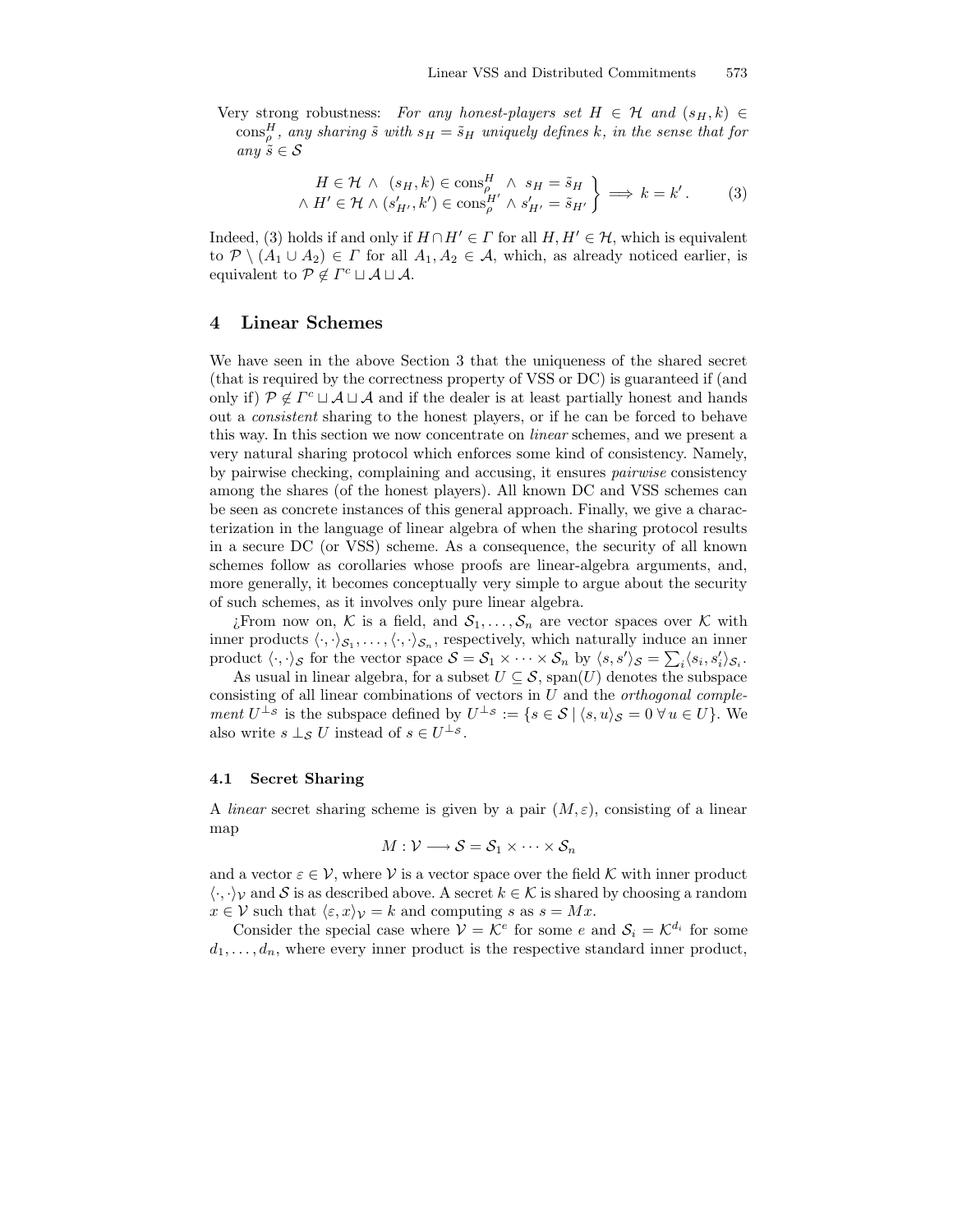and where M is a matrix multiplication  $M : \mathcal{K}^e \to \mathcal{K}^{\Sigma d_i} = \mathcal{K}^{d_1} \times \ldots \times \mathcal{K}^{d_n}$ ,  $x \mapsto M \cdot x$ <sup>5</sup> In this case,  $(M, \varepsilon)$  is called a monotone span program [11]. Clearly, by fixing orthogonal bases of V and  $S_1, \ldots, S_n$ , respectively, one can always have this simplified and more familiar view. However, as this simplification might (and indeed would in Section 5.1) destroy the naturalness of additional structures in  $V$  or  $S$ , we keep this more general view. Nevertheless, because of this reduction, it follows from [11] that the access structure  $\Gamma$  and the privacy structure  $\Delta$  of a linear secret sharing scheme  $(M, \varepsilon)$  are given by

$$
\Gamma = \{ Q \subseteq \mathcal{P} \mid \exists \lambda \in \mathcal{S} : \text{supp}(\lambda) \subseteq Q, M^* \lambda = \varepsilon \}
$$

and  $\Delta = \Gamma^c$ , respectively, where  $M^* : \mathcal{S} \to \mathcal{V}$  is the conjugate of M (i.e. such that  $\langle \lambda, Mx \rangle_{\mathcal{S}} = \langle M^* \lambda, x \rangle_{\mathcal{V}}$  for all  $\lambda \in \mathcal{S}$  and  $x \in \mathcal{V}$ , and, in the simplified monotone span program view,  $M^* = M^T$ , the transposed matrix). Furthermore, any subset  $\Lambda$  of

$$
\Lambda^{max} = \{ \lambda \in \mathcal{S} \mid M^* \lambda = \varepsilon \}
$$

which is complete in the sense that for every  $Q \in \Gamma$  there exists  $\lambda \in \Lambda |_{Q}$ , naturally induces a reconstruction function  $\rho: \Gamma \times S \to \mathcal{K}$  by

$$
\rho^{Q}(s) = \begin{cases} \langle \lambda, s \rangle_{\mathcal{S}} & \text{if } \langle \lambda, s \rangle_{\mathcal{S}} \text{ is the same for every } \lambda \in \Lambda|_{Q} \\ 0 & \text{otherwise} \end{cases}
$$

Note that  $\lambda \in \Lambda^{max}$  fulfills  $\langle \lambda, s \rangle_{\mathcal{S}} = \langle \lambda, Mx \rangle_{\mathcal{S}} = \langle M^* \lambda, x \rangle_{\mathcal{V}} = \langle \varepsilon, x \rangle_{\mathcal{V}} = k$  for any correct sharing  $s$  of a secret  $k$ .

#### 4.2 Verifiable Secret Sharing and Distributed Commitments

Consider a linear secret sharing scheme, given by  $M: \mathcal{V} \to \mathcal{S} = \mathcal{S}_1 \times \cdots \times \mathcal{S}_n$ and  $\varepsilon \in \mathcal{V}$ , with an access structure  $\Gamma$ . According to Section 3, in order to turn this scheme into a DC scheme or a VSS, secure against the privacy structure  $\Delta = \Gamma^c$  and the adversary structure  $\mathcal{A} \subseteq \Delta$ , it is necessary that  $\mathcal{P} \notin \Delta \sqcup \mathcal{A} \sqcup \mathcal{A}$ , and additionally, as part of the sharing procedure, it has to be checked that the dealer behaves partially honest and hands out a consistent sharing with respect to some reconstruction function  $\rho$  to the honest players. However, it seems to be impossible to directly check this kind of consistency, i.e. to verify something like  $\langle \lambda, s \rangle = \langle \lambda', s \rangle$  for  $\lambda \neq \lambda'$ , without violating privacy. The only thing that can be checked without violating privacy is pairwise consistency, i.e. whether (some) pairwise linear dependences  $\langle \gamma, s \rangle = 0$  with  $\text{supp}(\gamma) = \{i, j\}$  that should hold indeed do hold; namely by comparing in private the respective contributions  $\langle \gamma_i, s_i \rangle$  and  $\langle \gamma_j, s_j \rangle$  (which, up to the sign, are supposed to be equal) of the two involved players. A player complains in case of a pairwise inconsistency, but this may be due to the dealer's or another player's misbehavior, and he accuses (the dealer) if he knows that the dealer misbehaved. In any case, the dealer has to

<sup>&</sup>lt;sup>5</sup> We slightly abuse notation and use the same symbol, M, for the matrix  $M \in \mathcal{K}^{\Sigma d_i \times e}$ as well as the corresponding linear map  $M: \mathcal{K}^e \to \mathcal{K}^{\Sigma d_i} = \mathcal{K}^{d_1} \times \ldots \times \mathcal{K}^{d_n}$ .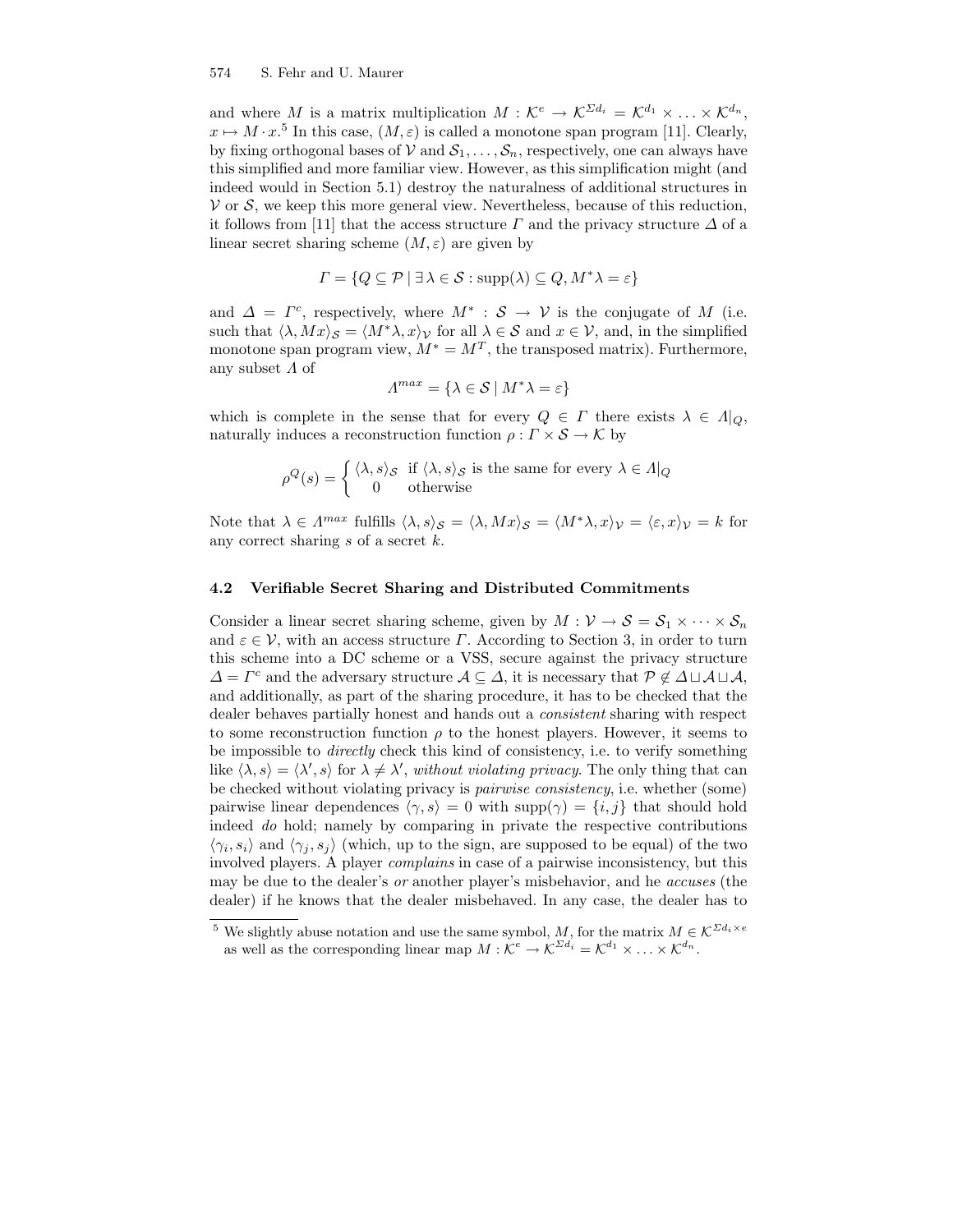publicly clarify the situation, such that finally the shares of all honest players are pairwise consistent and privacy is satisfied. This is described in full detail in the protocol Share below. Finally, a simple linear algebra condition is given that is sufficient (and also necessary) in order for the pairwise consistency to imply consistency with respect to a given reconstruction function, and hence in order for the scheme to result in a secure DC respectively VSS.

Consider the set

$$
Checks(M) := \{ \gamma \in \text{ker}M^* \mid |\text{supp}(\gamma)| \le 2 \} \subseteq \mathcal{S}
$$

of all possible (pairwise) checking vectors, where kerM<sup>∗</sup> denotes the kernel  $\ker M^* = \{ \xi \in S \mid M^* \xi = 0 \}$  of  $M^*$ . Clearly, for any  $\gamma \in \text{Checks}(M)$  and any *correct* sharing  $s = Mx$ , we have

$$
\langle \gamma, s \rangle_{\mathcal{S}} = \langle \gamma, Mx \rangle_{\mathcal{S}} = \langle M^* \gamma, x \rangle_{\mathcal{V}} = \langle 0, x \rangle_{\mathcal{V}} = 0.
$$

For an arbitrary but fixed subset  $\mathcal{C} \in \text{Checks}(M)$ , the following sharing protocol enforces pairwise consistency with respect to the checking vectors  $\gamma \in \mathcal{C}$ among the players that remain honest during the execution, without revealing any information about the shared secret. The concrete choice of the protocol is somewhat arbitrary, in that it can be modified in different ways without loosing its functionality and without nullifying the upcoming results. For instance, techniques from [9] can be applied to improve the round complexity (at the cost of an increased communication complexity), and some secret sharing schemes M allow "early stopping".

# **Protocol** Share $_{(M,\varepsilon),\mathcal{C}}(k)$

- 1. The dealer chooses a random  $x \in V$  such that  $\langle \varepsilon, x \rangle = k$ , computes  $s = Mx$ and sends to every player  $p_i \in \mathcal{P}$  the corresponding share  $s_i$ .
- 2. For every checking vector  $\gamma \in \mathcal{C}$ , it is as follows checked whether  $\langle \gamma, s \rangle_{\mathcal{S}} = 0$ : If supp $(\gamma) = \{p_i\}$ , then player  $p_i$  verifies whether  $\langle \gamma_i, s_i \rangle_{\mathcal{S}_i} = 0$ , and he broadcasts an "accusation" against the dealer if it does not hold. If  $\text{supp}(\gamma) = \{p_i, p_j\}$  with  $p_i < p_j$ , then then player  $p_i$  sends  $c_{ij} = \langle \gamma_i, s_i \rangle_{\mathcal{S}_i}$ to  $p_j$  who verifies whether  $c_{ij} + \langle \gamma_j , s_j \rangle_{\mathcal{S}_j} = 0$  and broadcasts a "complaint" if it does not hold. The dealer answers such a complaint by broadcasting  $c_{ij} = \langle \gamma_i, s_i \rangle$ , and if this value does not coincide with  $p_i$ 's  $c_{ij}$  respectively if it does not fulfill  $c_{ij} + \langle \gamma_j, s_j \rangle_{\mathcal{S}_j} = 0$ , then player  $p_i$  respectively  $p_j$  broadcasts an "accusation" against the dealer.
- 3. The following is repeated until there is no further "accusation" or the dealer is declared faulty (which requires at most  $n$  rounds). For every "accusation" from a player  $p_i$ , the dealer answers by broadcasting  $p_i$ 's share  $s_i$ , and  $p_i$ replaces his share by this  $s_i$ . If this share contradicts the share of some player  $p_j$ , in the sense that  $\langle \gamma_i, s_i \rangle_{\mathcal{S}_i} + \langle \gamma_j, s_j \rangle_{\mathcal{S}_j} \neq 0$  for some  $\gamma \in \mathcal{C}$  with  $\text{supp}(\gamma) = \{p_i, p_j\},\$  then  $p_j$  broadcasts an "accusation" (if he has not yet done so in an earlier step). If this share  $s_i$  contradicts itself, in the sense that  $\langle \gamma_i, s_i \rangle \neq 0$  for some  $\gamma \in \mathcal{C}$  with  $\text{supp}(\gamma) = \{p_i\}$ , or it contradicts a share  $s_j$ that has already been broadcast, then the dealer is publicly declared to be faulty.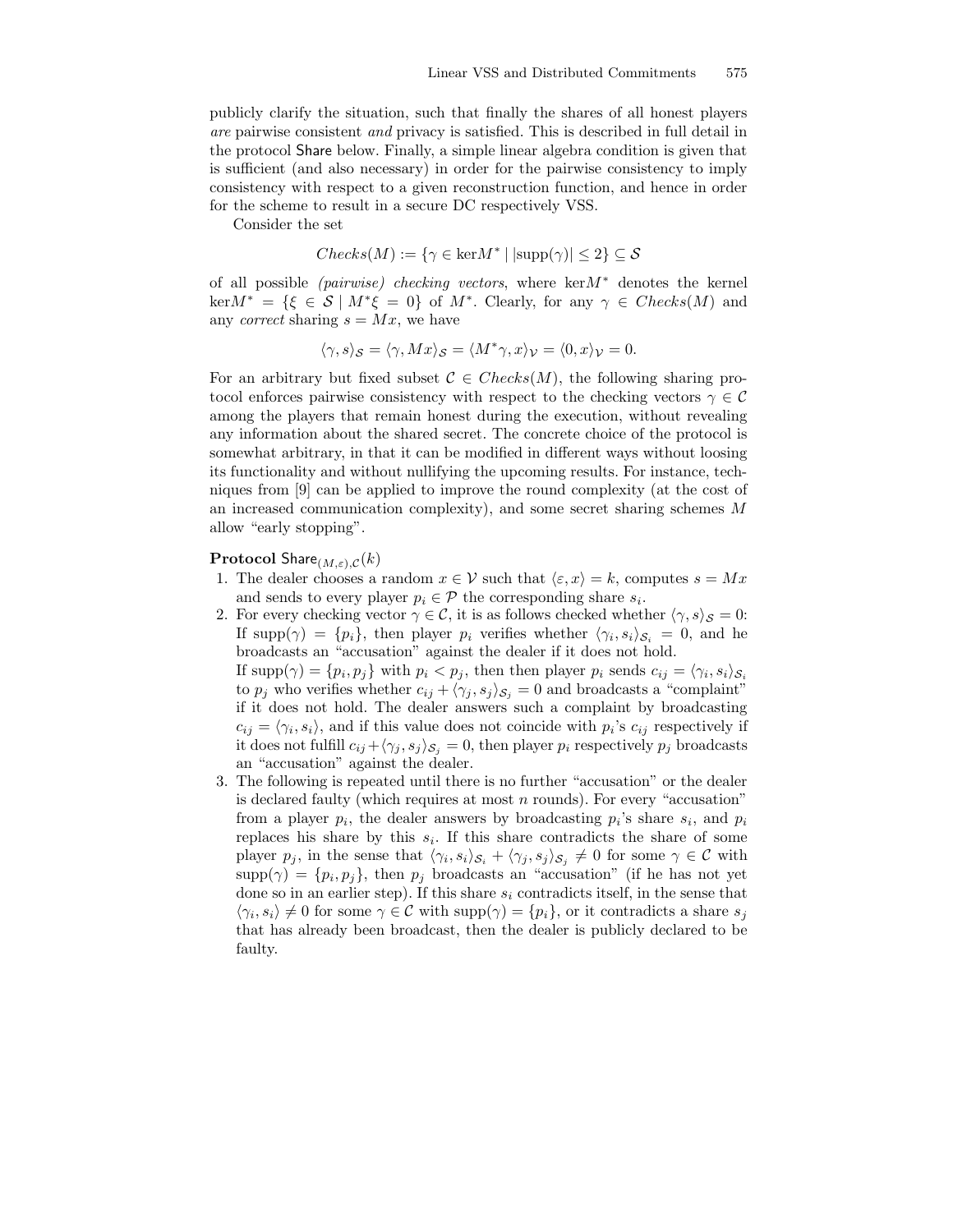It is easy to see that if the dealer remains honest, then no matter what the dishonest players do, nobody learns anything beyond his share, and hence the players of any set  $D \in \Delta$  learn nothing about the shared secret. Furthermore, independent of the behavior of the dishonest players, if  $H$  denotes the set of players that remain honest during the protocol execution (though some might become curious) then the protocol achieves pairwise consistency among the players in H, i.e.,  $\langle \gamma, s \rangle_{\mathcal{S}} = 0$  for every  $\gamma \in \mathcal{C}|_H$ , or, in other words,

 $s \perp_S C|_H$ .

In order for the protocol to achieve consistency with respect to a reconstruction function  $\rho$ , it must be guaranteed for a complete subset of reconstruction vectors  $\Lambda \subseteq \Lambda^{max}$  that  $\langle \lambda, s \rangle = \langle \lambda', s \rangle$  for all  $\lambda, \lambda' \in \Lambda |_{H}$ , or, in other words, that

$$
s \perp_{\mathcal{S}} \{\lambda - \lambda' \mid \lambda, \lambda' \in \Lambda|_{H}\}.
$$

This implies

**Proposition 4.** Let  $\rho : \Gamma \times S \to \mathcal{K}$  be a reconstruction function induced by a complete subset of reconstruction vectors  $\Lambda \subseteq \Lambda^{max}$  (as defined Section 4.1). Then, the sharing protocol  $\text{Share}_{(M,\varepsilon),\mathcal{C}}$  is guaranteed to produce a consistent sharing for the honest players with respect to  $\rho$  if and only if

$$
\{\lambda - \lambda' \mid \lambda, \lambda' \in \Lambda|_{H}\} \subseteq \text{span}(\mathcal{C}|_{H}) \quad \text{for every } H \in \mathcal{H}.
$$
 (4)

Combing this with Proposition 3 leads to

**Theorem 1.** Let  $(M, \varepsilon)$  be a linear secret sharing scheme with privacy structure  $\Delta, \mathcal{C} \subseteq \text{Checks}(M)$  a subset of checking vectors and  $\mathcal{A} \subseteq \Delta$  an adversary structure. Then the protocol  $\text{Share}_{(M,\varepsilon),\mathcal{C}}$  can be completed to a  $(\Delta,\mathcal{A})$ -secure DC scheme (Share<sub> $(M,\varepsilon),C$ </sub>, Rec<sub> $(M,\varepsilon),C$ </sub>) if (and only if)  $\mathcal{P} \notin \Delta \sqcup \mathcal{A} \sqcup \mathcal{A}$  and if (4) holds for some complete subset  $\Lambda \subseteq \Lambda^{max}$  of reconstruction vectors. If additionally  $\mathcal{C}_{\{i,j\}} \subseteq \text{span}(\mathcal{C}|_{\{i\}\cup Q} \cup \mathcal{C}|_{\{j\}\cup Q})$  for all i, j and every  $Q \notin \Delta$ , then

Share<sub>(M,ε),C</sub> can be completed to a  $(\Delta, \mathcal{A})$ -secure VSS scheme.

Proof. With respect to a not necessarily efficient reconstruction procedure, the claim follows from Proposition 4 and 3 (even without the additional requirement for the VSS case). It remains to show the existence of efficient reconstruction procedures: In the DC reconstruction, the dealer publishes the vector  $x$  used in Step 1 of the sharing protocol and every player  $p_i$  publishes his share  $s_i$ , and then the players take  $k = \langle \varepsilon, x \rangle$  as the reconstructed secret if  $\delta(Mx, s) \in \mathcal{A}$ and reject the reconstruction otherwise (as if the dealer had refused to take part at all). In the VSS reconstruction, every player  $p_i$  publishes his share  $s_i$ , then any share  $s_i$  that is pairwise inconsistent (with respect to the checking vectors in C) with the shares of a set  $A \notin \mathcal{A}$  is rejected, and the secret is reconstructed from the accepted shares by applying the reconstruction function  $\rho$  induced by  $\Lambda$ . Note that the additional requirement for C implies that all accepted shares are pairwise consistent and hence consistent with respect to  $\rho$ .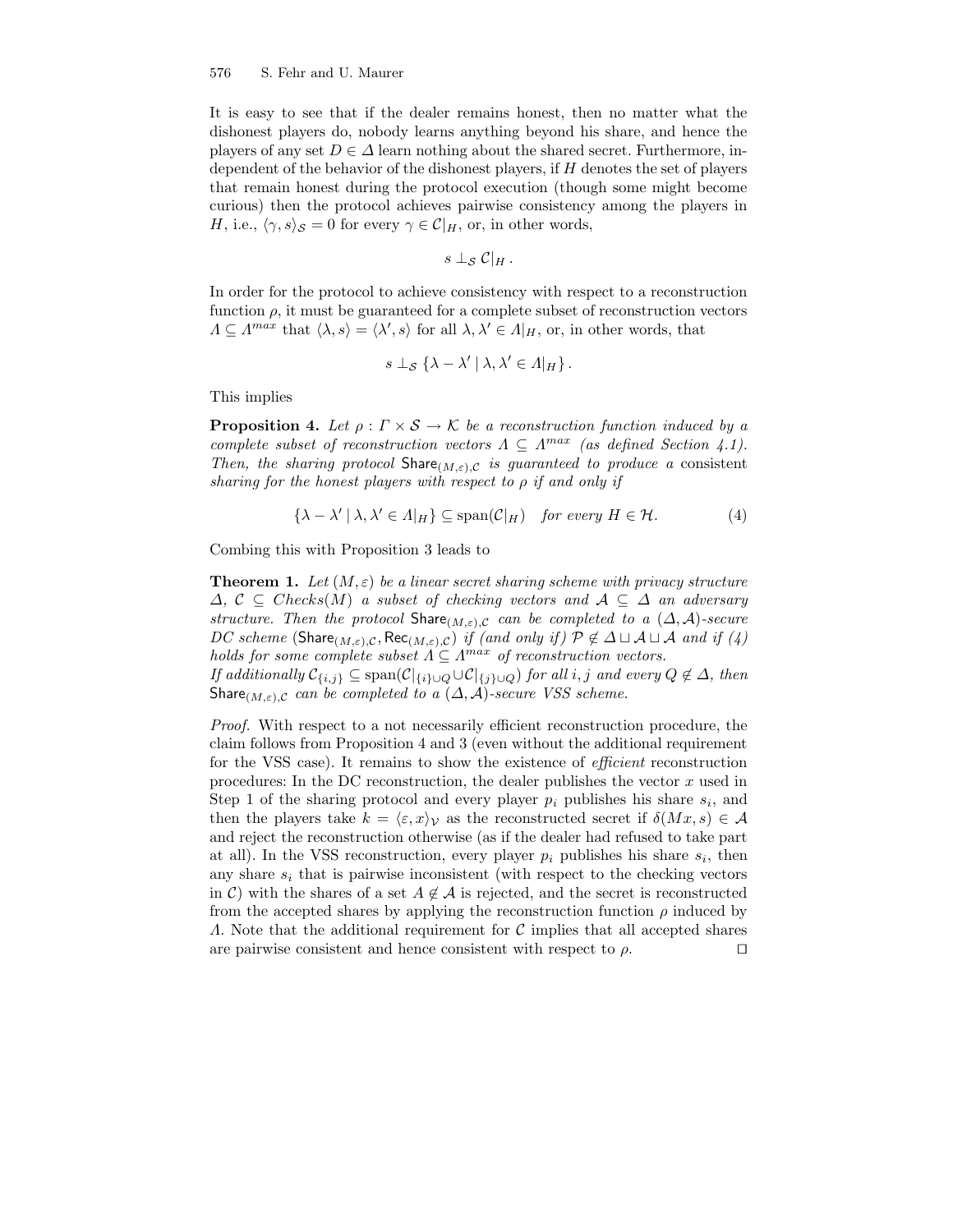To our knowledge, the condition  $\mathcal{P} \notin \Delta \sqcup \mathcal{A} \sqcup \mathcal{A}$  for VSS to be possible has not been stated previously in the literature, although the condition for secure multiparty computation has been given in [7]. In the threshold case, this confirms Lemma 1 of  $[6]$ : If the total number of (passively) corrupted players is t and if  $w$  of them can even be actively corrupted, then VSS is possible if and only if  $t+2w < n$ .

The following lemma will be helpful in the next section.

**Lemma 1.** Predicate (4) is fulfilled if every pair  $\lambda, \lambda' \in \Lambda$  fulfills

 $\lambda - \lambda' \in \text{span}(\mathcal{C}|_{\text{supp}(\lambda) \cup \text{supp}(\lambda')}).$ 

*Proof.* Let  $H \in \mathcal{H}$  be arbitrary but fixed. Then, for  $\lambda, \lambda' \in \Lambda|_H \subseteq \Lambda$ , we have by assumption  $\lambda - \lambda' \in \text{span}(\mathcal{C}|_{\text{supp}(\lambda) \cup \text{supp}(\lambda')})$ , which is of course contained in  $\text{span}(\mathcal{C}|_H).$ 

### 5 Application I: Proving the Security of the CDM Scheme

We now demonstrate the power of Theorem 1 and prove the security of the CDM DC scheme [5] by proving a pure linear-algebra statement. We only have to show that  $\{\lambda - \lambda' | \lambda, \lambda' \in \Lambda | H\} \subseteq \text{span}(\mathcal{C}|_H)$  for every  $H \in \mathcal{H}$ , or, and that is what we are going to do, that  $\lambda - \lambda' \in \text{span}(\mathcal{C}|_{\text{supp}(\lambda) \cup \text{supp}(\lambda')})$  for every pair  $\lambda, \lambda' \in \Lambda$ . As a by-product, because of our general treatment in Section 3, we generalize the CDM DC scheme to a mixed adversary.

#### 5.1 The CDM Scheme

In [5], a generic construction was presented to convert any linear secret sharing scheme, described by a monotone span program, into a linear DC scheme. As mentioned in Section 4, a monotone span program is given by a matrix  $M_{\circ} \in$  $\mathcal{K}^{\Sigma d_i \times e}$  and a vector  $\varepsilon_{\circ} \in \mathcal{K}^e$ . The CDM DC scheme works as follows, assuming for simplification that  $\varepsilon_{\circ} = (1, 0, \ldots, 0)^T$  and  $d_1 = \ldots = d_n = 1$ . To share (or commit to) a secret k, the dealer chooses a random symmetric matrix  $X \in \mathcal{K}^{e \times e}$ with k in the upper left corner and sends the share  $s_i = M_{\circ i} \cdot X$  to player  $p_i$ , where  $M_{\circ i}$  denotes the *i*-th row of  $M_{\circ}$ . Now, every pair  $p_i, p_j$  of players verifies whether  $M_{\circ i} \cdot s_i^T = M_{\circ j} \cdot s_i^T$  and, in case it does not hold, start complaining and accusing as in the protocol from the above section.

It is not hard to see that this scheme is a concrete instance of the class of schemes described in the previous section. Indeed, it coincides with  $\mathsf{Share}_{(M,\varepsilon),\mathcal{C}}$ for  $M, \varepsilon$  and  $\mathcal C$  as described in the following. M is the linear map

$$
M: \mathcal{V} \to \mathcal{S} = \mathcal{K}^{n \times e} = \mathcal{K}^{e} \times \cdots \times \mathcal{K}^{e}
$$

$$
X \mapsto s = M_{\circ} \cdot X
$$

where V is the vector space consisting of all symmetric  $e \times e$ -matrices over K and  $\langle \cdot, \cdot \rangle_{\mathcal{V}}$  is given by

$$
\langle a, b \rangle_{\mathcal{V}} = \sum_{1 \le i, j \le e} a[i, j]b[i, j]
$$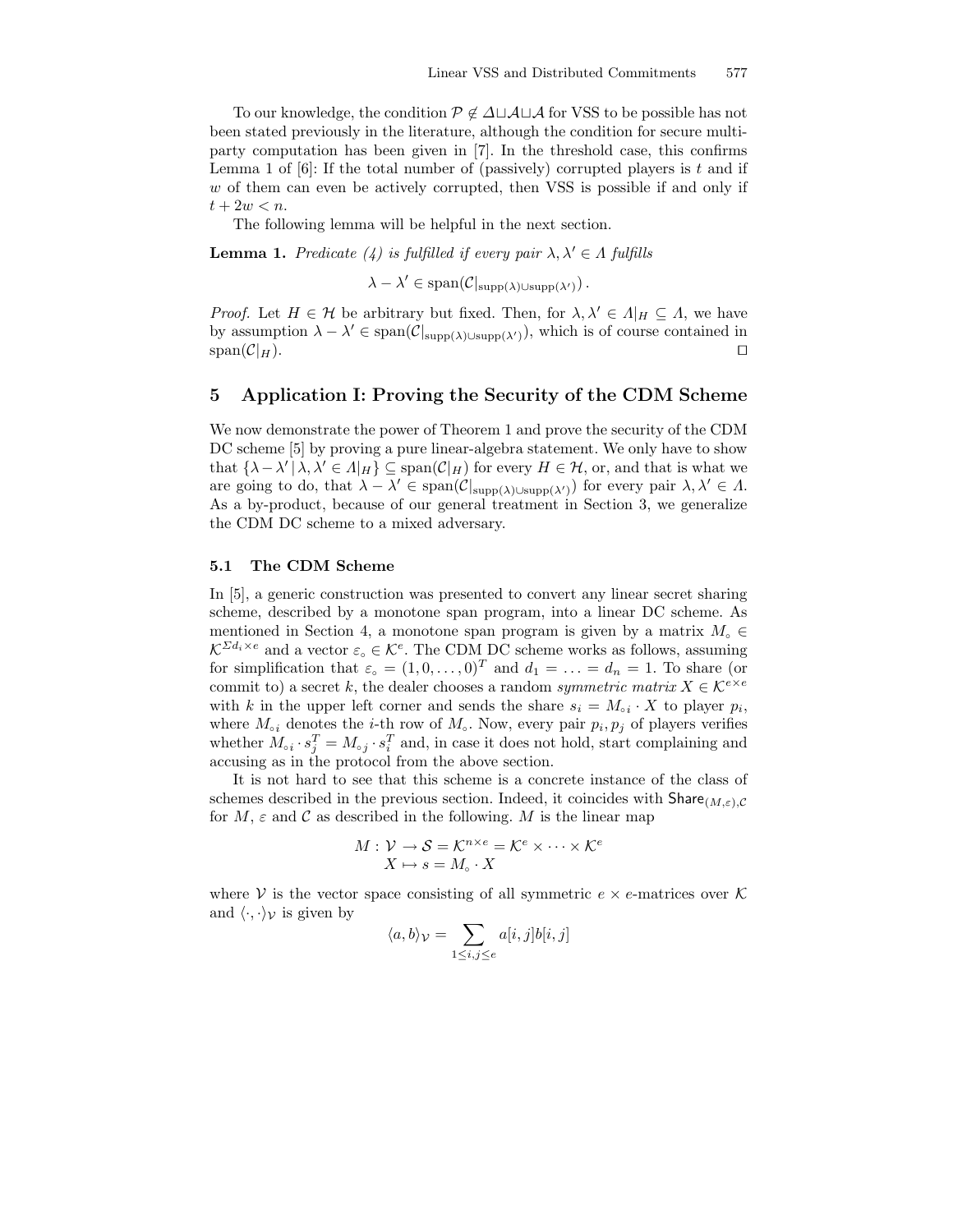for matrices a and b in V with entries  $a[i, j]$  and  $b[i, j]$ . Furthermore,  $\varepsilon \in V$  is the matrix with a 1 in the upper left corner and zeros otherwise, and the set  $\mathcal C$ is given by

$$
\mathcal{C} = \{ \gamma^{ij} = \mu^{ij} - \mu^{ji} \mid 1 \le i < j \le n \} \subseteq \mathit{Checks}(M)
$$

where  $\mu^{ij} \in \mathcal{S}$  has  $M_{\circ j}$  as *i*-th row and zero-entries otherwise. In this example the checking vectors  $\gamma \in \mathcal{C}$  are in fact matrices.

Note that  $S = S_1 \times \cdots \times S_n$  with  $S_i = \mathcal{K}^e$  (and  $\langle \cdot, \cdot \rangle_{S_i}$  the standard inner product) is interpreted as  $S = \mathcal{K}^{n \times e}$ . Hence, for any matrix  $s \in \mathcal{S}$ ,  $s_i$  is the *i*-th row of s, and therefore if  $s = M_\circ \cdot X$  then  $s_i = M_{\circ i} \cdot X$ . Furthermore,  $\langle \varepsilon, X \rangle_{\mathcal{V}} = k$  if and only if the upper left corner of X is k and for a check vector  $\gamma^{ij} \in \mathcal{C}$  we have  $\langle \gamma^{ij}, s \rangle_{\mathcal{S}} = \langle M_{\circ j}, s_i \rangle_{\mathcal{S}_i} - \langle M_{\circ i}, s_j \rangle_{\mathcal{S}_j} = M_{\circ j} \cdot s_i^T - M_{\circ i} \cdot s_j^T$ . Hence, Share<sub>(M, $\varepsilon$ ), c indeed coincides with the CDM protocol [5].</sub>

Finally, note that (as it is also shown in [5]) the access structure  $\Gamma$  of the secret sharing scheme  $(M, \varepsilon)$  coincides with the access structure  $\Gamma_{\circ}$  of the original scheme  $(M_\circ, \varepsilon_\circ)$ .

#### 5.2 The Security Proof

If  $\lambda_{\circ}$  is a reconstruction vector for the original secret sharing scheme  $(M_{\circ}, \varepsilon_{\circ}),$  i.e.  $\langle \lambda_0, M_\circ x \rangle_{\mathcal{K}^n} = k$  for  $x \in \mathcal{K}^e$  with k as first entry (such that  $\langle \varepsilon_0, x \rangle_{\mathcal{K}^e} = k$ ), then the matrix  $\lambda = [\lambda_0 \, 0 \, ] \in \mathcal{S}$  with  $\lambda_0$  as first column and zero-entries otherwise is a reconstruction vector for M, i.e.  $\langle \lambda, M_o X \rangle_{\mathcal{S}} = k$  for  $X \in \mathcal{V}$  with k in the upper left corner (such that  $\langle \varepsilon, X \rangle_{\mathcal{V}} = k$ ). Since  $\Gamma = \Gamma_{\circ}$ , the subset  $\Lambda \subset \Lambda^{max}$ consisting of such reconstruction vectors  $\lambda = [\lambda_0]$  o is complete. Furthermore, we will show the following linear-algebraic fact.

**Lemma 2.** For every pair  $\lambda, \lambda' \in \Lambda$ ,

$$
\lambda - \lambda' \in \mathrm{span}(\mathcal{C}|_{\mathrm{supp}(\lambda) \cup \mathrm{supp}(\lambda')}).
$$

The following corollary now follows directly from Theorem 1 and Lemma 1, generalizing the results of [5] to a mixed adversary.

Corollary 1. The CDM DC scheme based on a linear secret sharing scheme with access structure  $\Gamma$  and corresponding privacy structure  $\Delta = \Gamma^c$  is secure with respect to an adversary structure  $A \subseteq \Delta$  if and only if  $\mathcal{P} \notin \Delta \sqcup \mathcal{A} \sqcup \mathcal{A}$ .

*Proof of Lemma 2:* Let  $\lambda = [\lambda_0 \mid 0]$  and  $\lambda' = [\lambda_0' \mid 0]$  be reconstruction vectors from C. We have  $\sum_i \lambda_i[i]M_{\circ i} = \lambda_{\circ}^T \cdot M_{\circ} = \varepsilon_{\circ}^T = (1, 0, \dots, 0)$  and hence

$$
\sum_{i} \lambda_{\circ}[i] \mu^{ji} = \sum_{i} \lambda_{\circ}[i] \left( \frac{0}{\frac{M_{\circ i}}{0}} \right) = \left( \frac{0}{\frac{1 \ 0 \cdots 0}{0}} \right)
$$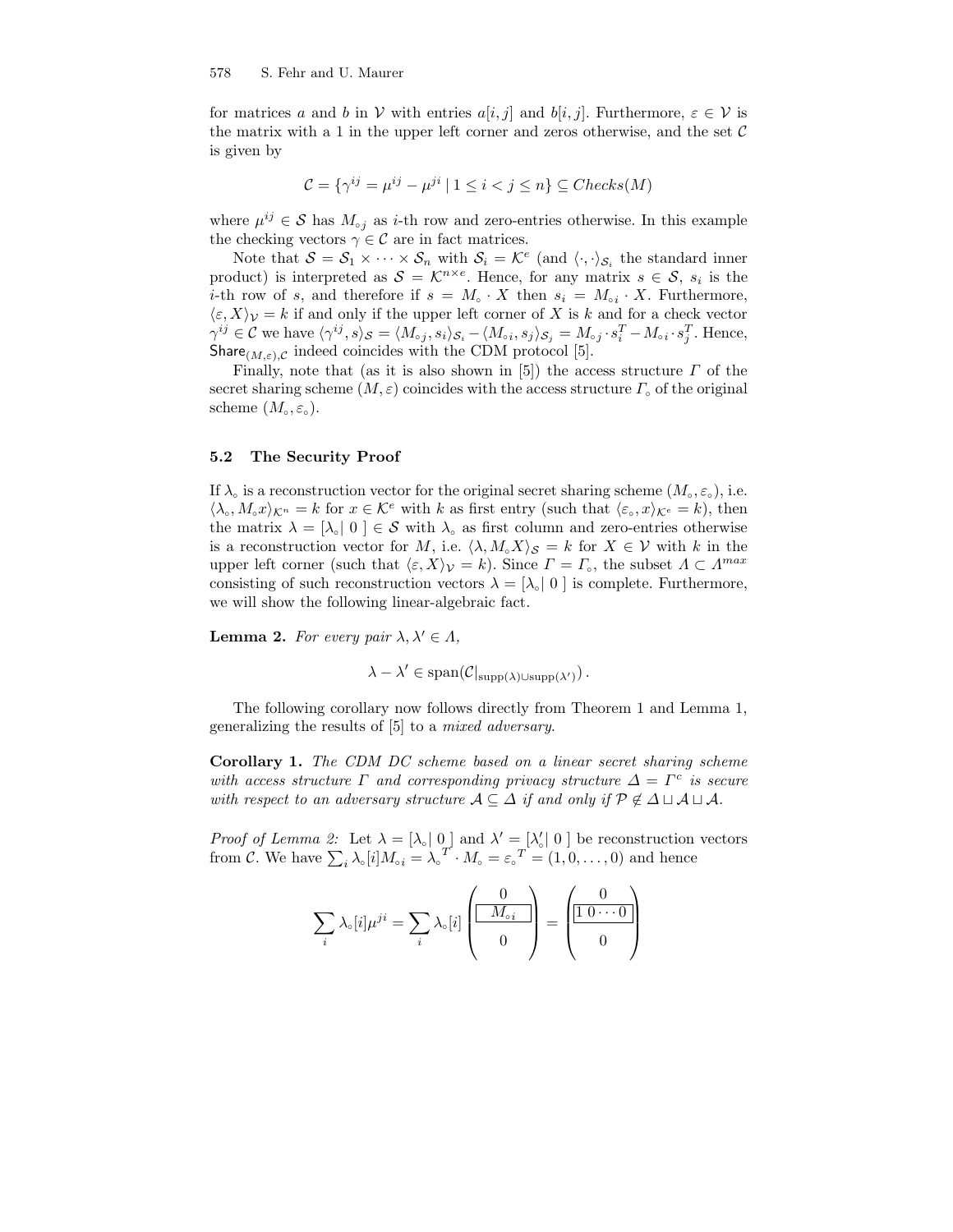where the non-zero row is at the j-th position, and hence  $\lambda'$  can be written as

$$
\lambda' = [\lambda'_{\circ} | 0 ] = \sum_{j} \lambda'_{\circ}[j] \left( \frac{0}{1 \ 0 \cdots 0} \right) = \sum_{j} \lambda'_{\circ}[j] \left( \sum_{i} \lambda_{\circ}[i] \mu^{ji} \right) = \sum_{ij} \lambda_{\circ}[i] \lambda'_{\circ}[j] \mu^{ji}.
$$

Similarly  $\lambda = \sum_{ij} \lambda_{\circ}[i] \lambda'_{\circ}[j] \mu^{ij}$  and therefore

$$
\lambda - \lambda' = \sum_{ij} \lambda_{\circ}[i] \lambda'_{\circ}[j] \left( \mu^{ij} - \mu^{ji} \right) = \sum_{ij} \lambda_{\circ}[i] \lambda'_{\circ}[j] \gamma^{ij} \in \text{span}(\mathcal{C}|_{\text{supp}(\lambda) \cup \text{supp}(\lambda')}),
$$

which proves the claim.  $\Box$ 

# 6 Application II: Reducing the Number of Checks in the BGW Scheme

Theorem 1 tells us that as long as the set  $\{\lambda - \lambda' \mid \lambda, \lambda' \in \Lambda | H\}$  is contained in the subspace span $(\mathcal{C}|_H) \subseteq \mathcal{S}$ , where  $H \in \mathcal{H}$  collects the honest players, the corresponding scheme is secure. By this it is obvious that if the vectors in  $\mathcal{C}|_H$  are not linearly independent, then  $\mathcal{C}|_H$  contains more vectors than actually needed. We will now use this simple observation to reduce the number of checks in the (symmetric version of the) BGW VSS scheme [1].

The variation of the scheme of [1] where a *symmetric* bivariate polynomial is used instead of an arbitrary one can be seen as a special case of the CDM scheme, where the matrix  $M_{\circ}$  is a Van-der-Monde matrix, i.e.,  $M_{\circ i} = [1, \alpha_i, \alpha_i^2, \dots, \alpha_i^t]$ for disjoint  $\alpha_1, \ldots, \alpha_n \neq 0$ . We have the following fact.

# **Lemma 3.** Let  $Q^* \in \Gamma = \{Q \subseteq \mathcal{P} \mid |Q| \ge t+1\}$  and  $H \supseteq Q^*$ . Then

$$
\text{span}(\{\gamma^{ij}\in\mathcal{C}|_H\mid i\in Q^*\ \text{or}\ j\in Q^*\})=\text{span}(\mathcal{C}|_H).
$$

As the proof is purely technical and does not give any new insight, it is moved to the appendix. Similarly, it can be shown using linear algebra that  $\mathcal{C}_{\{i,j\}} \subseteq \text{span}(\mathcal{C}|_{\{i\} \cup Q} \cup \mathcal{C}|_{\{j\} \cup Q})$  for all  $i, j$  and every Q with  $|Q| \geq t+1$ . The following corollary follows now from Theorem 1, showing that (the symmetric version of) the classical VSS scheme of [1] is not optimal with respect to the number of required pairwise checks.

Corollary 2. The symmetric version of the BGW VSS scheme with threshold privacy structure  $\Delta = \{D \subseteq \mathcal{P} \mid |D| \leq t\}$  is secure with respect to a threshold adversary structure  $A = \{A \subseteq \mathcal{P} \mid |A| \leq w\}$  with  $w \leq t$  if and only if  $n > t + 2w$ , even if  $\mathcal C$  is replaced by

$$
\bar{\mathcal{C}} = \{ \gamma^{ij} \in \mathcal{C} \mid j > w \} .
$$

*Proof.* Let H be the set of honest players, hence  $|H| \geq n - w > t + w$ . Clearly, the set  $Q^* = \{i \in H \mid i > w\}$  is in  $\Gamma$  and hence  $\overline{C}|_H = \{\gamma^{ij} \in C|_H \mid i \in Q^* \text{ or } j \in Q^*\}$ fulfills  $\text{span}(\mathcal{C}|_H) = \text{span}(\mathcal{C}|_H).$ 

Alternatively, this shows that the classical BGW VSS scheme allows "early stopping", as it is also used in the 4-round VSS of [9].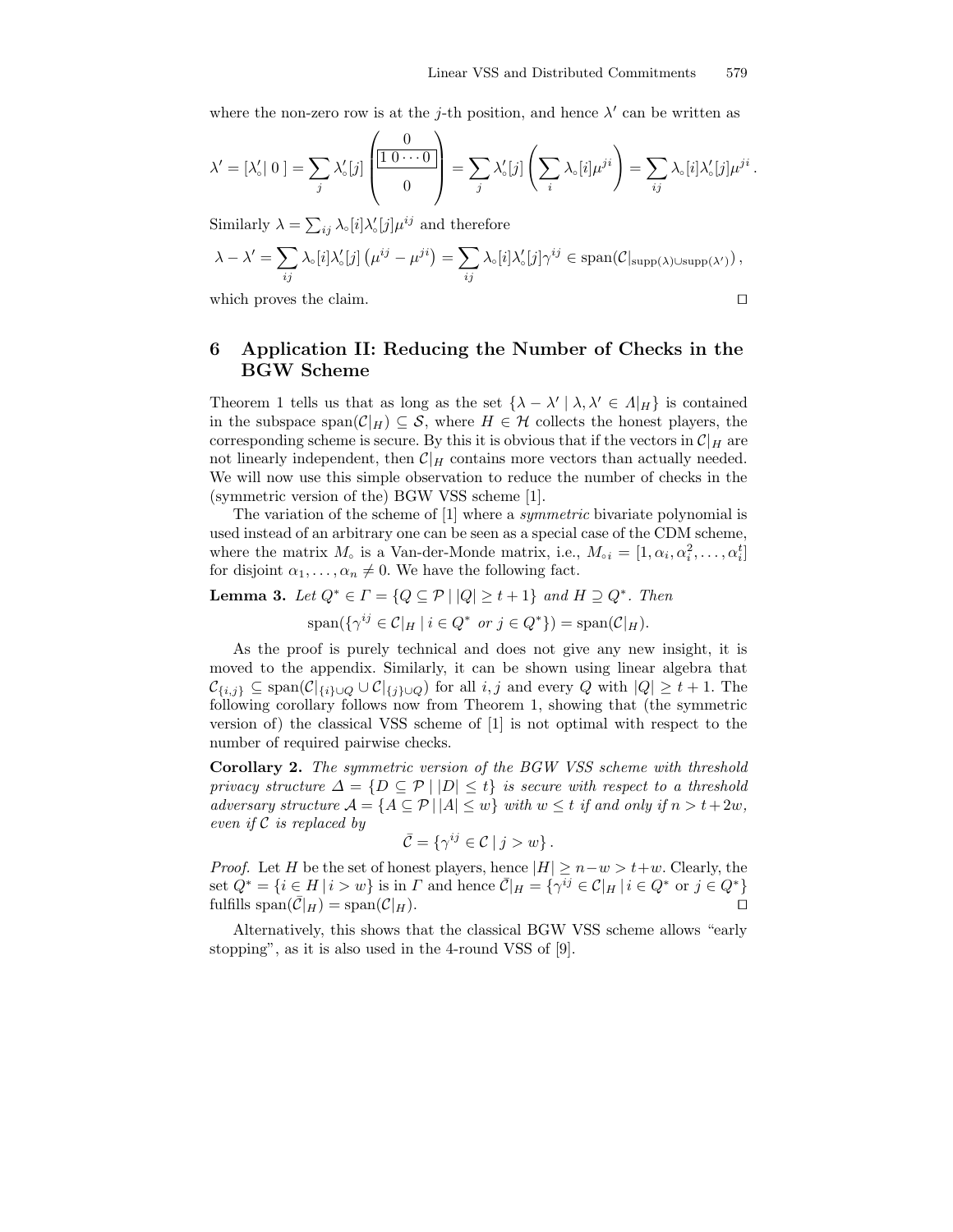# 7 Conclusions

We presented a general treatment of all linear VSS and DC schemes based on an underlying linear secret sharing scheme, pairwise checks, complaints and accusations (against the dealer), and we analysed the security of this class of schemes. This class covers all currently known linear schemes, and possibly even all future ones. We reduced the security of these schemes to a pure linear-algebra predicate and showed with two concrete examples that this makes arguing about the security of such schemes conceptually very simple, as no cryptographic reasoning is needed anymore but just pure linear algebra. Furthermore, given a fixed adversary structure (e.g. described by a monotone span program) this might allow the construction of secure schemes which are more efficient than the generic construction of [5].

# References

- 1. M. Ben-Or, S. Goldwasser, and A. Widgerson. Completeness theorems for noncryptographic fault-tolerant distributed computation. In 20th Annual ACM Symposium on the Theory of Computing. ACM Press, 1988.
- 2. P. Berman, J. A. Garay, and K. J. Perry. Towards optimal distributed consensus (extended abstract). In 30th Annual Symposium on Foundations of Computer Science. IEEE, 1989.
- 3. D. Chaum, C. Crepeau, and I. Damgård. Multiparty unconditional secure protocols. In 20th Annual ACM Symposium on the Theory of Computing. ACM Press, 1988.
- 4. B. Chor, S. Goldwasser, S. Micali, and B. Awerbuch. Verifiable secret sharing and achieving simultaneity in the presence of faults (extended abstract). In 26th Annual Symposium on Foundations of Computer Science. IEEE, 1985.
- 5. R. Cramer, I. Damgård, and U. Maurer. General secure multi-party computation from any linear secret-sharing scheme. In Advances in Cryptology - EUROCRYPT 2000, Lecture Notes in Computer Science. Springer, 2000.
- 6. M. Fitzi, M. Hirt, and U. Maurer. Trading correctness for privacy in unconditional multi-party computation. In Advances in Cryptology – CRYPTO '98, Lecture Notes in Computer Science. Springer, 1998. Corrected proceedings version.
- 7. M. Fitzi, M. Hirt, and U. Maurer. General adversaries in unconditional multiparty computation. In Advances in Cryptology - ASIACRYPT '99, Lecture Notes in Computer Science. Springer, 1999.
- 8. M. Fitzi and U. Maurer. Efficient byzantine agreement secure against general adversaries. In International Symposium on Distributed Computing (DISC), Lecture Notes in Computer Science. Springer, 1998.
- 9. R. Gennaro, Y. Ishai, E. Kushilevitz, and T. Rabin. The round complexity of verifiable secret sharing and secure multicast. In 33rd Annual ACM Symposium on the Theory of Computing. ACM Press, 2001.
- 10. M. Hirt and U. Maurer. Complete characterization of adversaries tolerable in secure multi-party computation (extended abstract). In 16th ACM Symposium on Principles of Distributed Computing, 1997. Final version appeared in Journal of Cryptology 2000.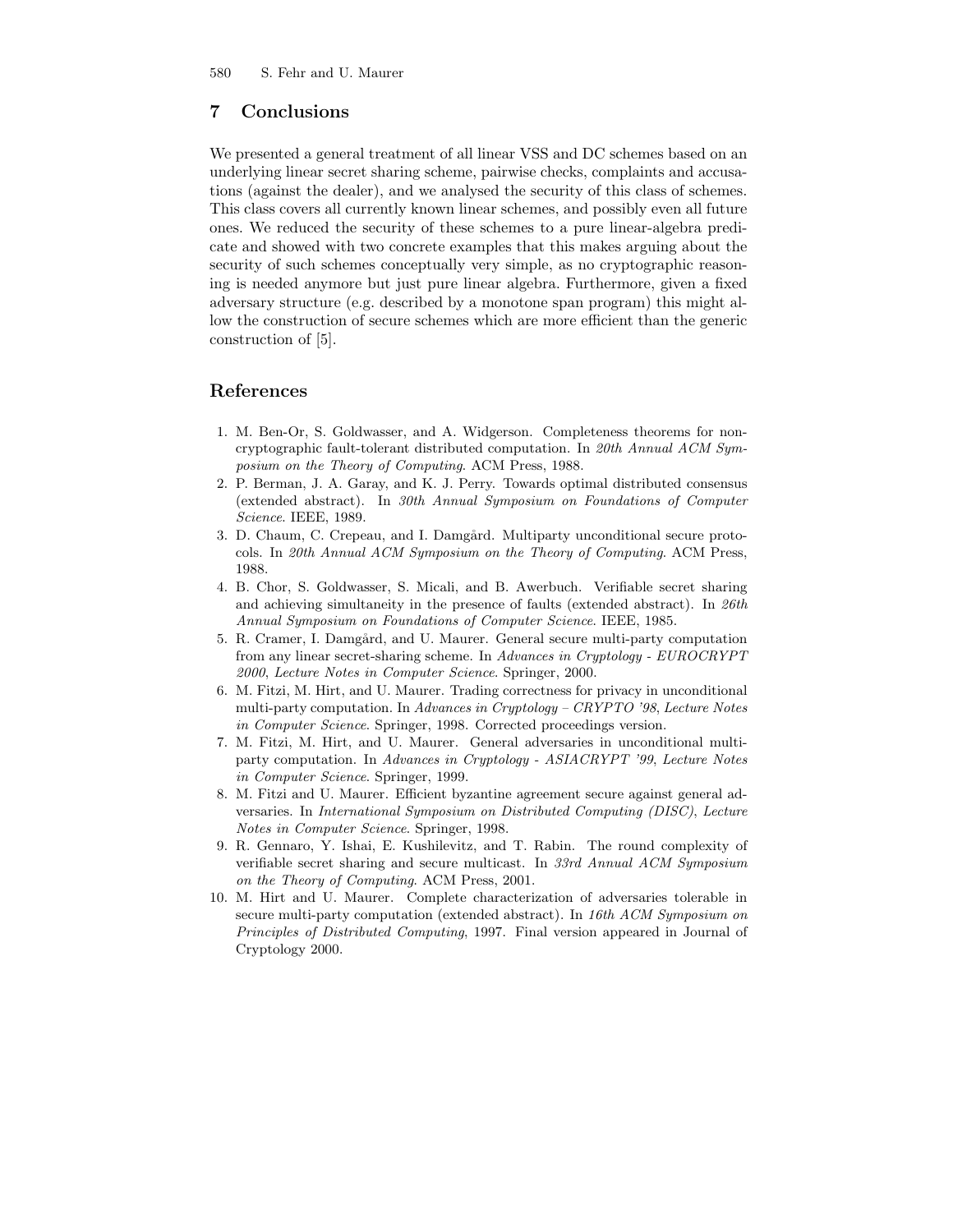- 11. M. Karchmer and A. Wigderson. On span programs. In 8th Annual Conference on Structure in Complexity Theory (SCTC '93). IEEE, 1993.
- 12. A. Shamir. How to share a secret. Communications of the Association for Computing Machinery, 22(11), 1979.

# A Proof of Lemma 3

Recall that the checking vectors  $\gamma^{ij} \in \mathcal{C}$  (which are actually matrices) are of the following form: The *i*-th row is  $M_{\circ j}$ , the *j*-th row is  $-M_{\circ i}$ , and all remaining entries are zero, i.e.,  $\gamma_i^{ij} = M_{\circ j}$  and  $\gamma_j^{ij} = -M_{\circ i}$  and  $\gamma_l^{ij} = 0$  for  $l \neq i, j$ .

*Proof of Lemma 3:* We assume without loss of generality that  $Q^* = \{p_{n-t}, \ldots, p_n\}.$ Consider an arbitrary but fixed checking vector  $\gamma^{i_0 j_0}$  with  $i_0, j_0 \in H$  and  $i_0 < j_0 < n-t$ , i.e.  $i_0, j_0 \notin Q^*$  (otherwise, nothing needs to be shown). We have to show that  $\gamma^{i_0 j_0}$  is contained in span $({\gamma}^{i j} \in C|_H | i \in Q^*$  or  $j \in Q^*$ . This will be done by the following claim.

**Claim:** There exists a sequence  $\delta^{n-t-1}, \ldots, \delta^n \in \text{span}(\{\gamma^{ij} \in C | H | i \in \mathbb{N}\})$  $Q^*$  or  $j \in Q^*$ }) such that for every  $n - t - 1 \leq i \leq n$ 

$$
\delta_k^i = \begin{cases} \gamma_k^{i_0 j_0} & \text{if } k \le i \\ \sum_{k \ne l=i+1}^n (\lambda_k^{i_0} \lambda_l^{j_0} - \lambda_l^{i_0} \lambda_k^{j_0}) M_{\circ l} & \text{otherwise} \end{cases}
$$

where for  $1 \le i \le n$  and  $n-t \le l \le n$  we let  $\lambda_l^i \neq 0$  be such that  $\sum_{l=n-t}^n \lambda_l^i M_{ol} =$  $M_{\circ i}$ .

Truly, we can set

$$
\delta^{n-t-1} = \sum_{l=n-t}^{n} (\lambda_l^{j_0} \gamma^{i_0 l} - \lambda_l^{i_0} \gamma^{j_0 l}) \in \text{span}(\{\gamma^{ij} \in C | H | i \in Q^* \text{ or } j \in Q^*\})
$$

Then for  $k \leq n - t - 1$  we indeed have  $\delta_k^{n-t-1} = \gamma_k^{i_0 j_0}$ , namely

$$
\delta_{i_0}^{n-t-1} = \sum_l \lambda_l^{j_0} M_{\circ l} = M_{\circ j_0} = \gamma_{i_0}^{i_0 j_0}
$$

$$
\delta_{j_0}^{n-t-1} = -\sum_l \lambda_l^{i_0} M_{\circ l} = -M_{\circ i_0} = \gamma_{j_0}^{i_0 j_0} \text{ and }
$$

$$
\delta_k^{n-t-1} = 0 = \gamma_k^{i_0 j_0} \text{ if } k \neq i_0, j_0
$$

while for  $k > n - t - 1$  we have

$$
\delta_k^{n-t-1} = -\lambda_k^{j_0} M_{\circ i_0} + \lambda_k^{i_0} M_{\circ j_0} = -\lambda_k^{j_0} \left( \sum_{l=n-t}^n \lambda_l^{i_0} M_{\circ l} \right) + \lambda_k^{i_0} \left( \sum_{l=n-t}^n \lambda_l^{j_0} M_{\circ l} \right)
$$

$$
= \sum_{l=n-t}^n (\lambda_k^{i_0} \lambda_l^{j_0} - \lambda_l^{i_0} \lambda_k^{j_0}) M_{\circ l} = \sum_{l=n-t}^n (\lambda_k^{i_0} \lambda_l^{j_0} - \lambda_l^{i_0} \lambda_k^{j_0}) M_{\circ l}
$$